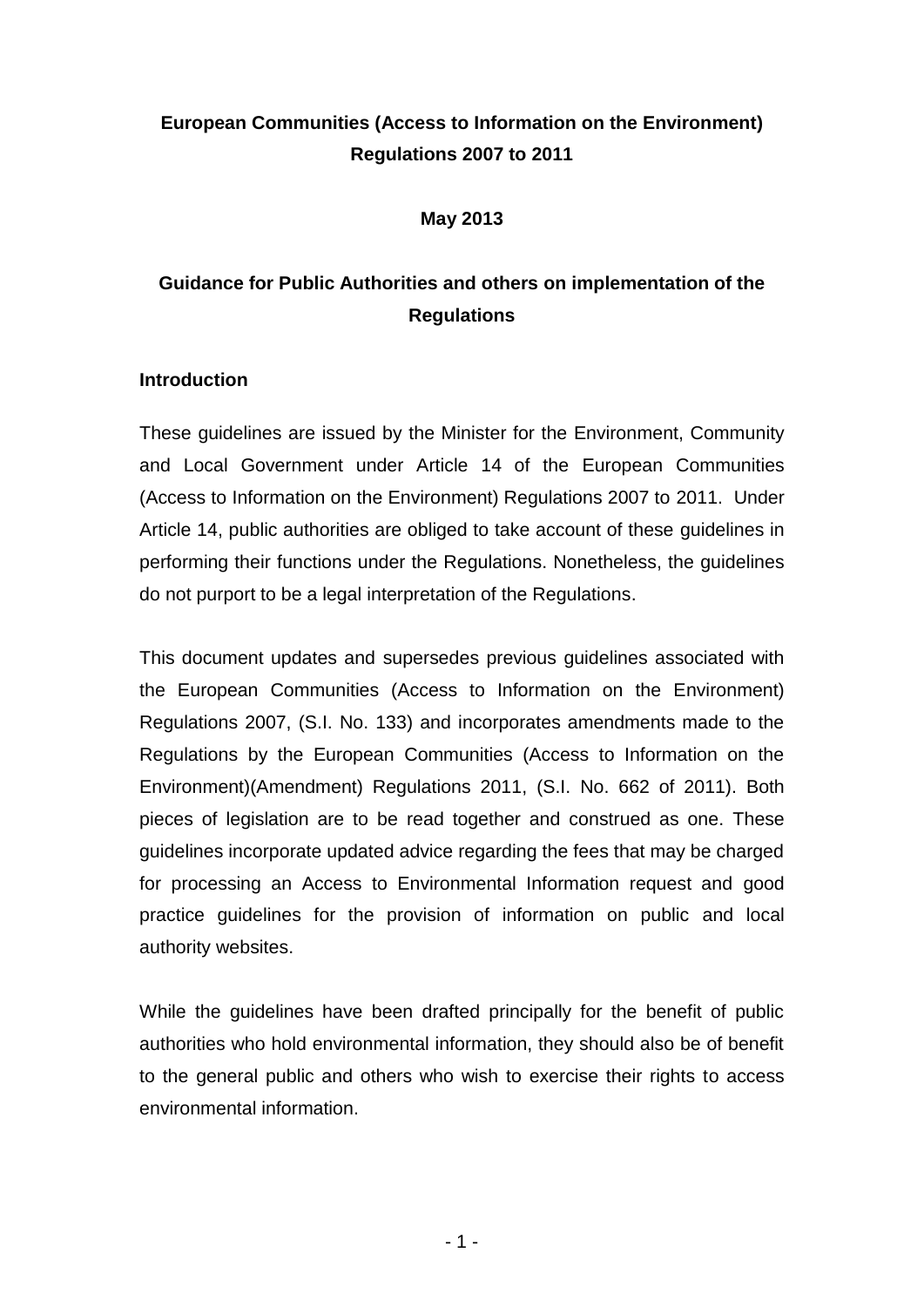# **Table of Contents**

| <b>Section</b> | <b>Contents</b>                                          | Page |
|----------------|----------------------------------------------------------|------|
| 1              | <b>Background to EU Directive and Transposing</b>        | 3    |
|                | <b>Regulations</b>                                       |      |
| $\mathbf{2}$   | <b>Freedom of Information Legislation</b>                | 6    |
| 3              | <b>Relevant Public Authorities</b>                       | 7    |
| 4              | <b>Status of AIE Guidelines.</b>                         | 8    |
| 5              | <b>Main Provisions of the Regulations</b>                | 9    |
| 6              | <b>Discoverable Information</b>                          | 13   |
| 7              | <b>General Duties of Public Authorities</b>              | 14   |
| 8              | <b>Requests for environmental information</b>            | 17   |
| 9              | <b>Dealing with requests</b>                             | 19   |
| 10             | Grounds for refusing requests for information -          | 21   |
|                | general points                                           |      |
| 11             | <b>Grounds that Mandate a Refusal</b>                    | 22   |
| 12             | <b>Discretionary grounds for refusal</b>                 | 24   |
| 13             | Incidental provisions relating to refusal of             | 27   |
|                | information                                              |      |
| 14             | <b>Internal Review</b>                                   | 30   |
| 15             | <b>Appeals</b>                                           | 32   |
| 16             | <b>Fees</b>                                              | 35   |
| 17             | <b>Information Policy Statement/Notices to Employees</b> | 37   |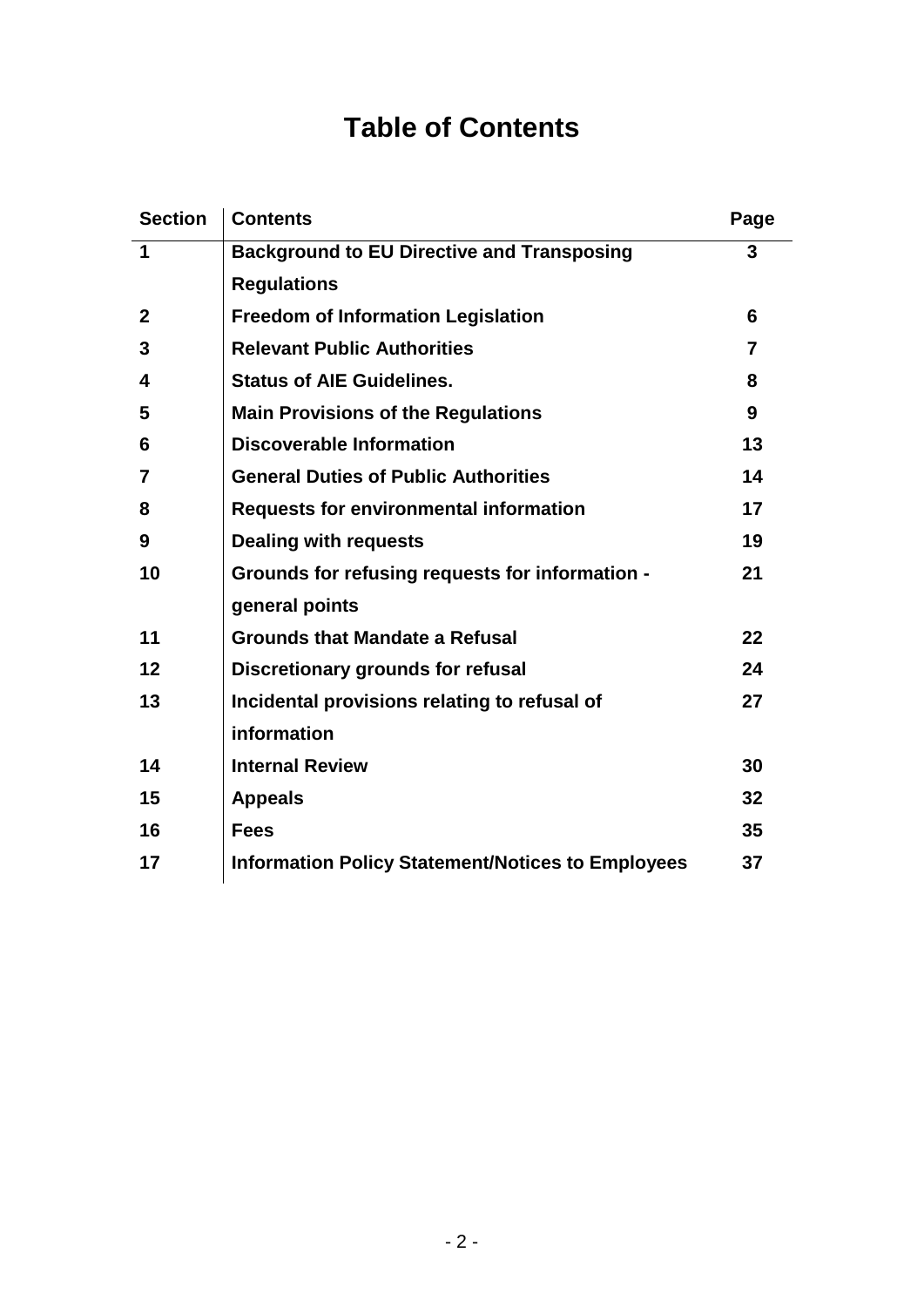# <span id="page-2-0"></span>**1. Background to Directive 2003/4/EC and the transposing Regulations**

- 1.1 Directive 2003/4/EC of the European Parliament and of the Council on Public Access to Environmental Information (the AIE Directive)<sup>1</sup> provides that, subject to certain exceptions, information relating to the environment held by, or for, a public authority must be made available on request to any person, without that person having to state an interest.
- 1.2 The AIE Directive was adopted by the EU to give effect to the Access to Information pillar of the 1998 UNECE Convention on Access to Information, Public Participation in Decision-making and Access to Justice in Environmental Matters (the Aarhus Convention). Its provisions are designed to align legislation in EU Member States with the Convention. Article 1 of the AIE Directive sets out its core objectives:
	- "(a) to guarantee the right of access to environmental information held by or for public authorities and to set out the basic terms and conditions of, and practical arrangements for, its exercise, and
	- (b) to ensure that, as a matter of course, environmental information is progressively made available and disseminated to the public in order to achieve the widest possible systematic availability and dissemination to the public of environmental information."

The Aarhus Convention, and, by implication, the AIE Directive – takes as its starting point the premise that people have a right to live in a clean environment and that a comprehensive regime of access to

l <sup>1</sup> Directive 2003/4/EC of the European Council and of the Parliament of 28 January 2003 on public access to environmental information and repealing Council Directive 90/313/EEC.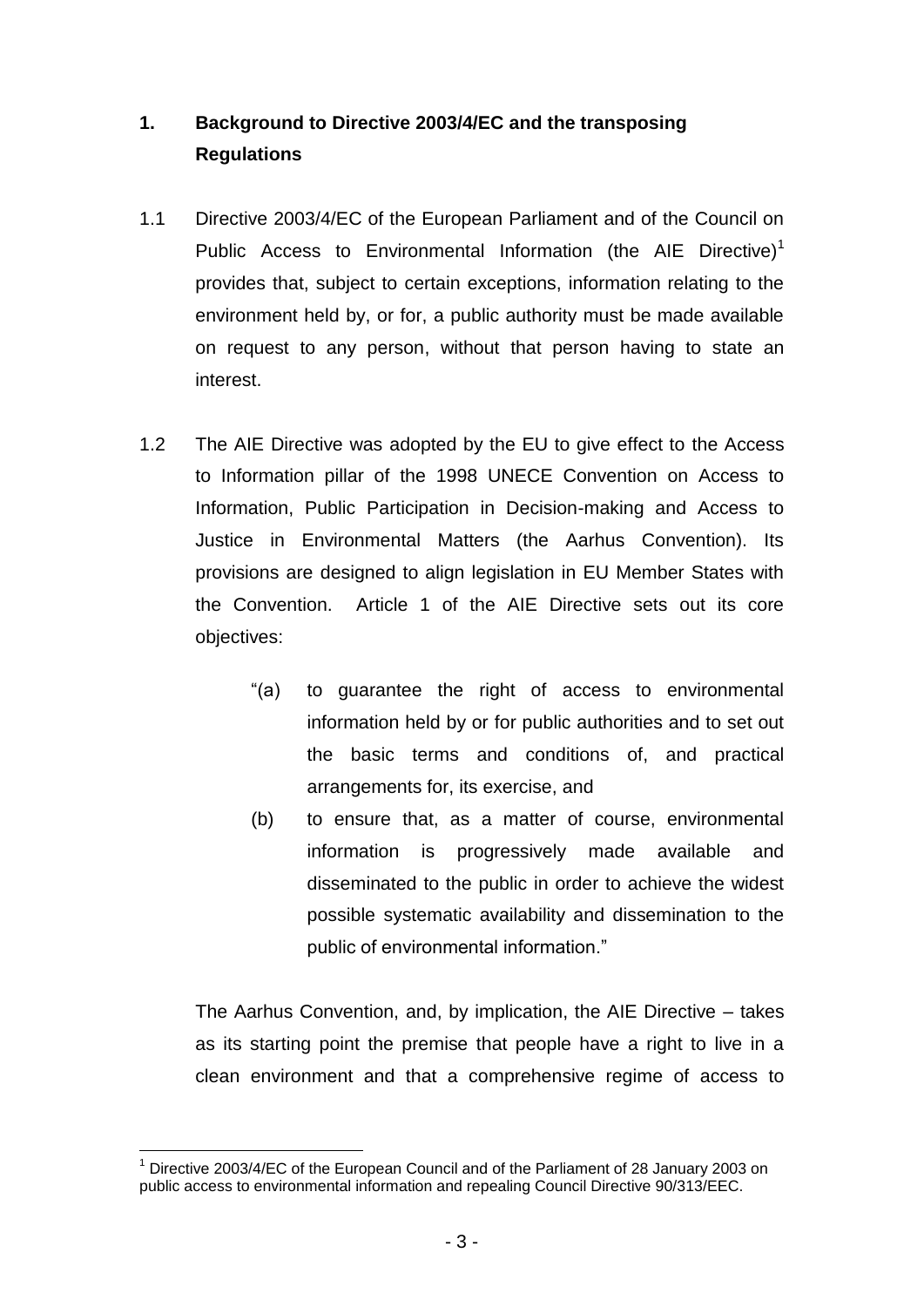environmental information is one way in which each Member State can vindicate this basic right.

- 1.3 Legislation providing for access to information on the environment has existed in the EU and in Ireland for a number of years. $2$  The European Communities (Access to Information on the Environment) Regulations 2007 to 2011 (the AIE Regulations), form part of a legislative package that has secured compliance with Ireland's commitments under the Aarhus Convention and transposed the AIE Directive into Irish law. Both pieces of legislation are to be read together and to be construed together as one.
- 1.4 In Ireland the principle of public access to information generally, including information on the environment, has been accepted for some time. It has been given statutory effect by regulations on access to information on the environment and by the Freedom of Information Acts. Many public bodies perform environmental functions. A wellinformed public can promote the effective and timely discharge of these functions. The provisions of the amended AIE Regulations give added impetus to this.
- 1.5 The 2011 regulations amend the European Communities (Access to Information on the Environment) Regulations 2007 (S.I. No. 133 of 2007) and also transpose the Directive 2003/4/EC; this Directive replaced Council Directive 90/313/EEC, which was the previous EU instrument providing for access to environmental information.
- 1.6 The AIE Regulations in giving effect to the AIE Directive provide, *inter alia*, for a wider definition of environmental information than existed previously, and introduce a formal appeals procedure for access to information on the environment. These Regulations also oblige public

l

 $2$  Access to information on the Environment S.I. 125 of 1998; Access to information on the Environment S.I. 185 of 1996 and Access to Information on the Environment S.I. No. 133 of 1993. These Regulations all interact with the previous EU Directive (90/313/EEC).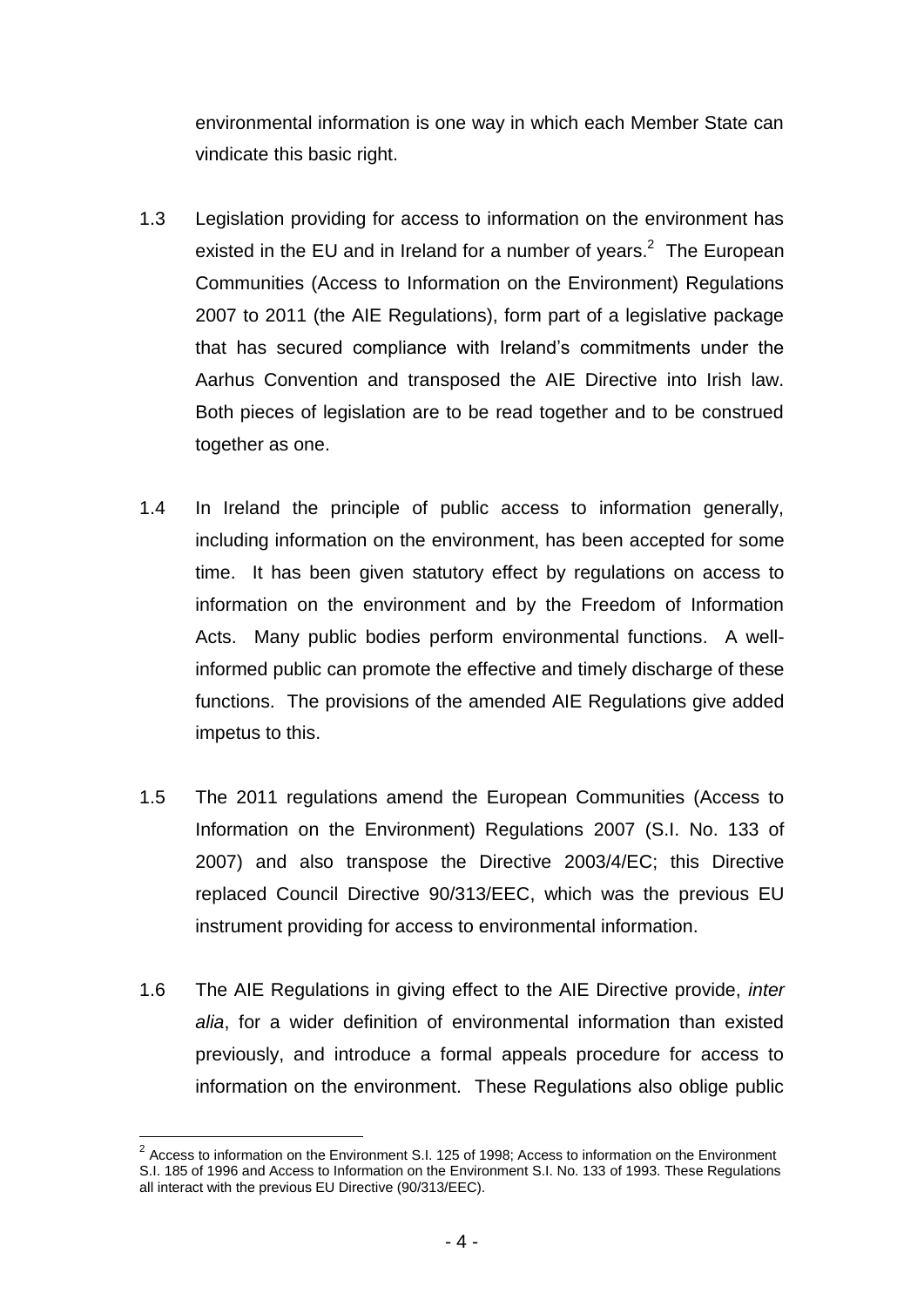bodies to be proactive in disseminating environmental information to the public.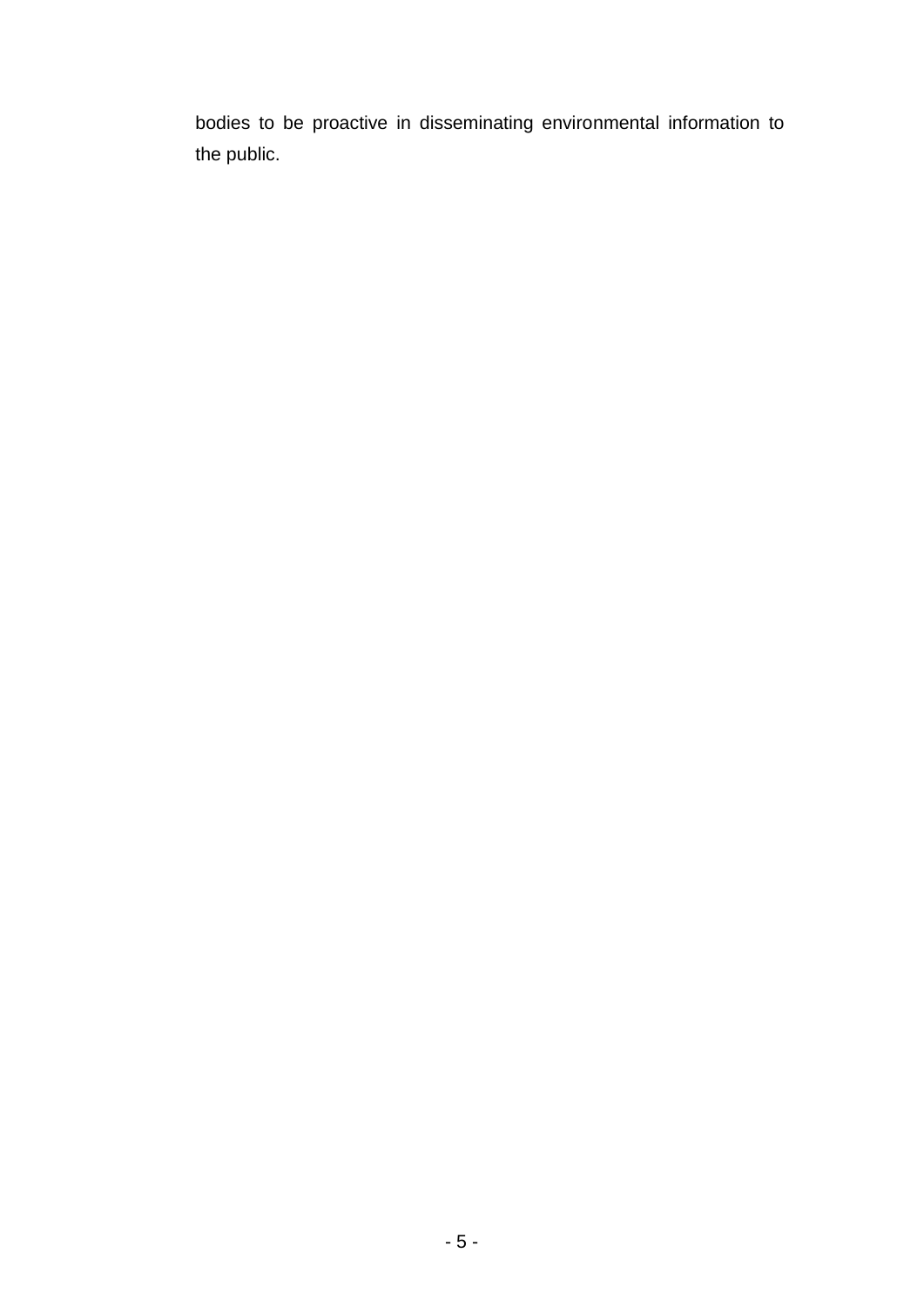# <span id="page-5-0"></span>**2. Freedom of Information Legislation**

- 2.1 The Freedom of Information (FoI) Act 1997 (as amended by the Freedom of Information (Amendment) Act 2003) was pre-dated by the relevant European and domestic AIE legislation that has been in place since 1990 and 1993 respectively. The FoI Act enacted in 1997 has operated in parallel with the AIE legislative code since that time, and both legislative codes have operated as fully distinct and separate systems.
- 2.2 In effect, two legislative codes have been available since 1997 for accessing environmental information: the FoI Acts and the AIE Regulations. This basic structure will remain in place for the future. The AIE Directive (2003/4/EC) cannot adequately be transposed by means (or as a sub-set) of FoI legislation. While the two legislative codes are broadly similar (with respect to environmental information), the AIE Directive is in the form of framework legislation while the FoI code is much more detailed and specific in its provisions. Public authorities must take into account the differences between the AIE Regulations and the FoI Acts when implementing both systems. Among the significant differences between the two codes, are the following:
	- o A wider range of public authorities is covered by the AIE Regulations than by the FoI legislation,
	- o There are material differences in the grounds under which access to information can be refused under the two legislative codes.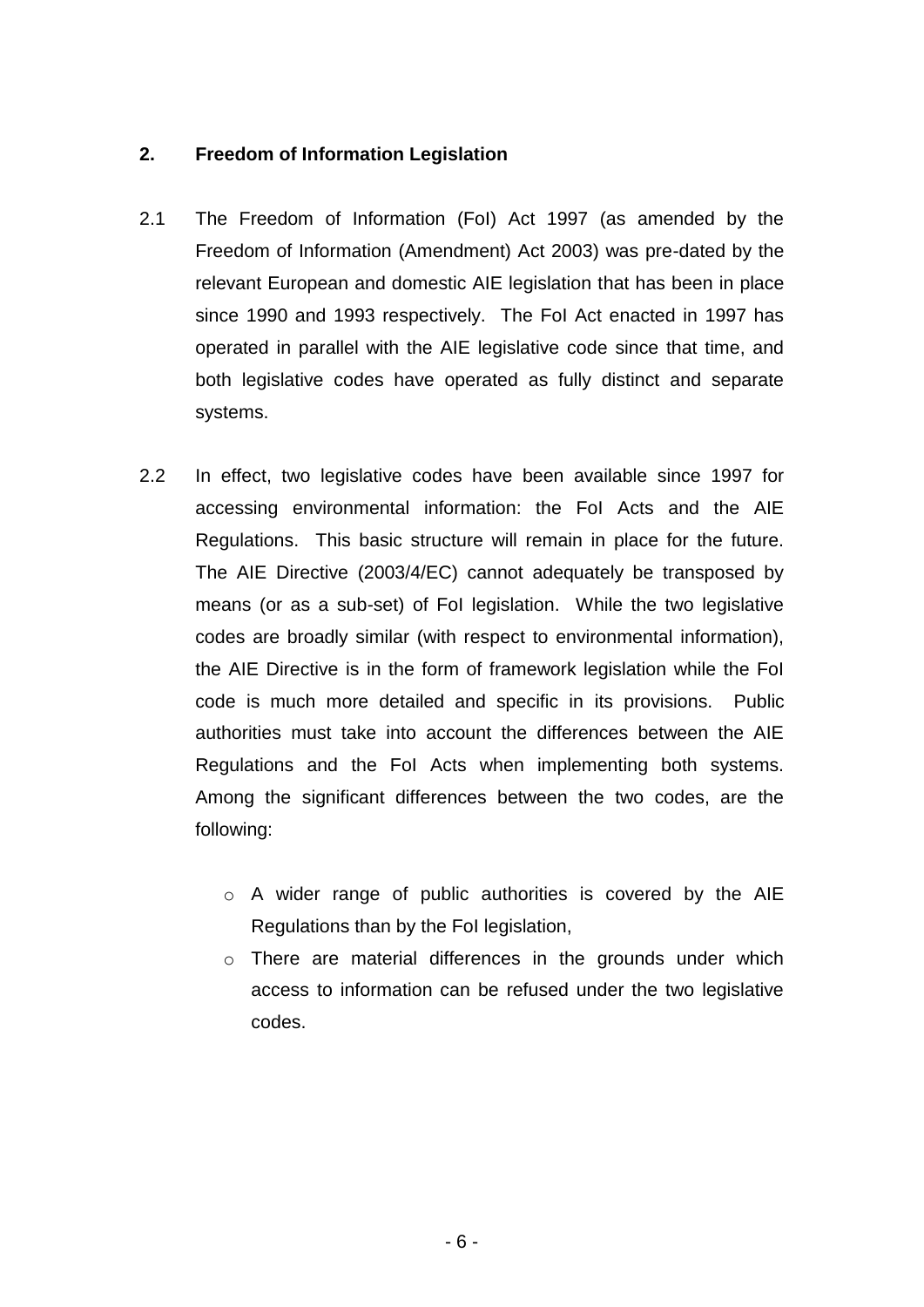#### <span id="page-6-0"></span>**3. Relevant Public Authorities**

- 3.1 The AIE Regulations apply to "public authorities" as defined in Article 3 of the Regulations. A "public authority" is broadly defined to encompass all bodies that have a role in public administration and that possess environmental information. It is important to note that this definition is wider in scope than the definition of "public body" in the FoI Acts. The AIE Regulations elaborate somewhat on the definition provided in the Directive but, unlike FoI legislation, there is not a list of the individual "public authorities" to which the regulations apply.
- 3.2 Under Article 14.3 of the Regulations, the Minister for the Environment, Community and Local Government must ensure that an indicative list of public authorities is publicly available in electronic format. This list is available on [www.environ.ie.](http://www.environ.ie/) While it is not practical to list individually all the public authorities to which the AIE Regulations apply, it is sufficient to flag here that such a list would include all authorities exercising "public administrative functions and responsibilities, and possessing environmental information". In particular, and as was the case under the 1998 AIE Regulations, commercial semi-state bodies come within the remit of the AIE Regulations to the extent that they satisfy the above conditions. Ultimately, in the event that a person seeking environmental information does not receive the information requested, on the basis that the body or organisation from whom the information is requested contends that it is not a "public authority" within the meaning of the AIE Regulations, that person may exercise a right of appeal to the Commissioner for Environmental Information under Article 12 (and in conjunction with Article 11(5)(a)).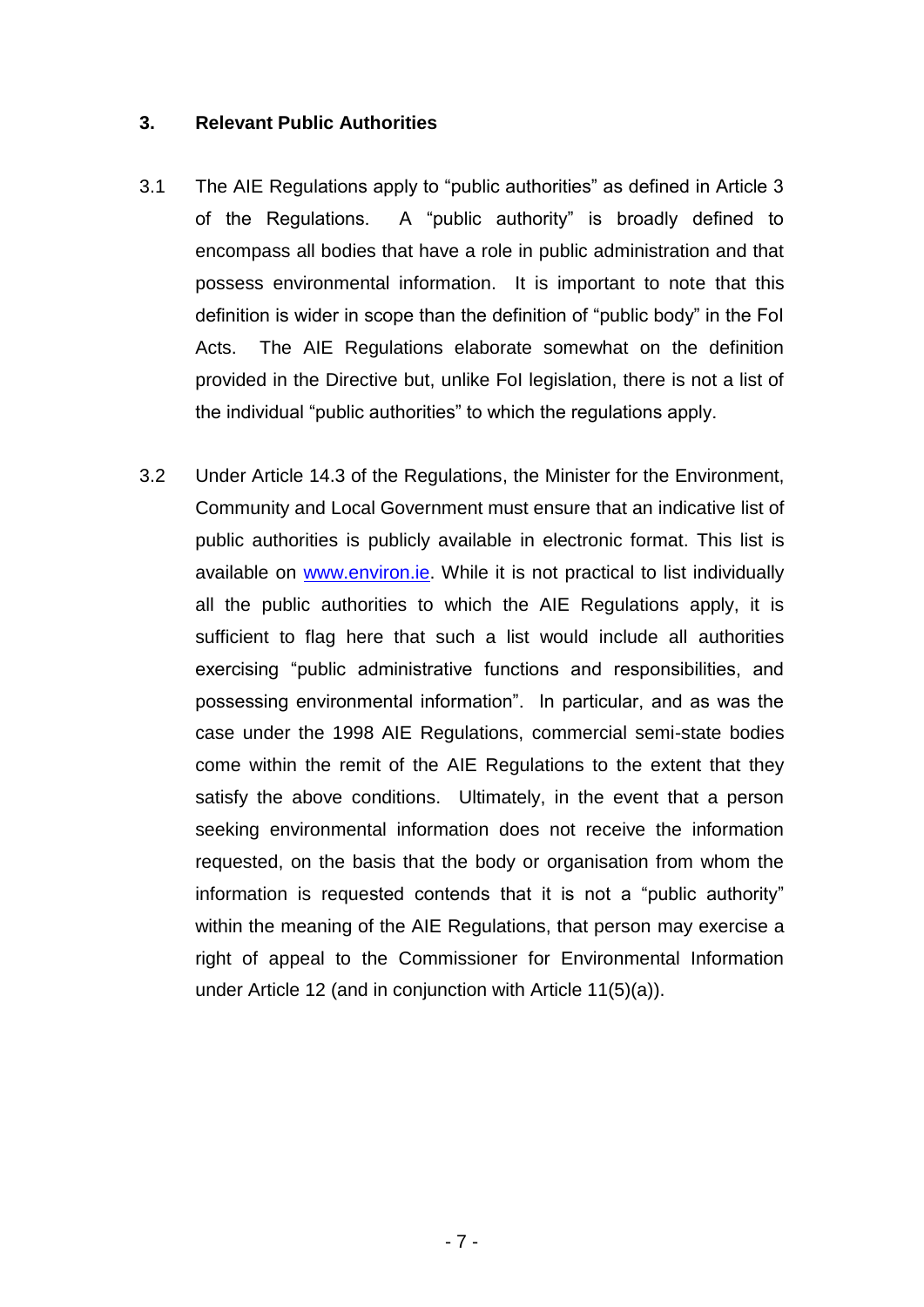# <span id="page-7-0"></span>4. **Status of AIE Guidelines**

These guidelines do not purport either to be exhaustive or to offer a legal interpretation. They are intended principally to provide assistance to public authorities on the implementation of the AIE Regulations. They should also be useful to applicants who wish to access environmental information from public authorities. The guidelines are issued under Article 14 of the AIE Regulations; public authorities are required to have regard to them in performing their functions under the regulations.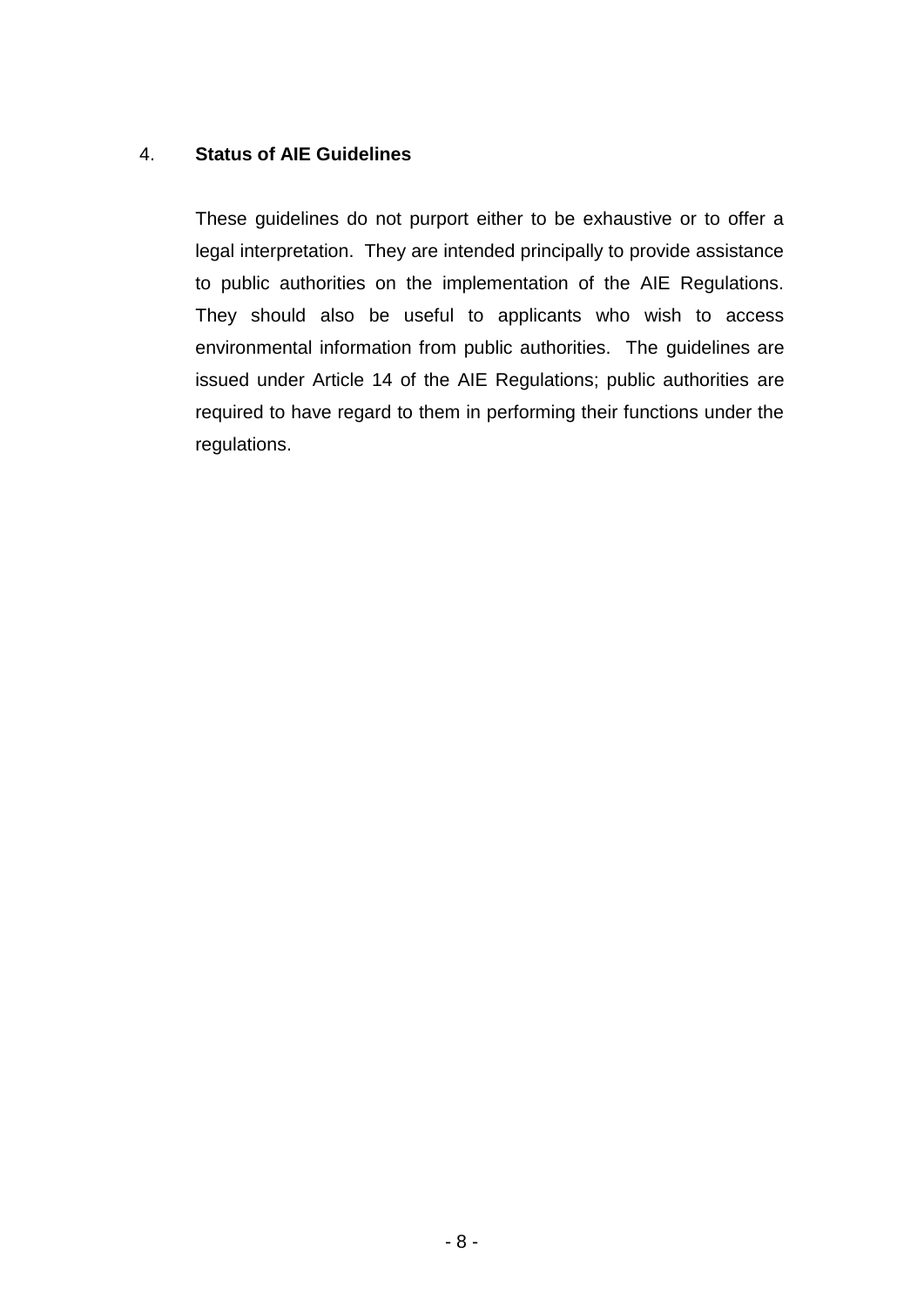# <span id="page-8-0"></span>**5. Main Provisions of the Regulations**

# 5.1 *Interpretation*

Article 3 defines various terms used in the AIE Regulations. The definitions of "environmental information" and "public authorities" are especially significant.

# 5.2 *Definition of "environmental information"*

The definition of "environmental information" (as set out in Article 3(1)) is fundamental in that it determines what environmental information comes within the remit of the AIE Regulations. The definition is deliberately wide in scope and comprehends an extensive range of information. It makes it clear that information may be held in any material form (including written, visual, aural or electronic), and the definition includes not just the environmental information produced or received by a public authority, but also comprehends such information held on behalf of the authority.

It is important to understand the basic concepts underpinning this definition and Article 3(1)(a), (b) and (c), in particular, are fundamental to this:

- paragraph (a) comprehends information on "the state of the elements of the environment" (e.g. "air and atmosphere, water, soil") – in other words, information pertaining to the state of the different environmental media;
- paragraph (b) comprehends information on "factors" which might affect the elements of the environment as set out in the previous paragraph - and this includes substances, energy, noise, waste, emissions, discharges and other releases into the environment;
- paragraph (c) relates to information on items such as administrative measures, plans and programmes affecting or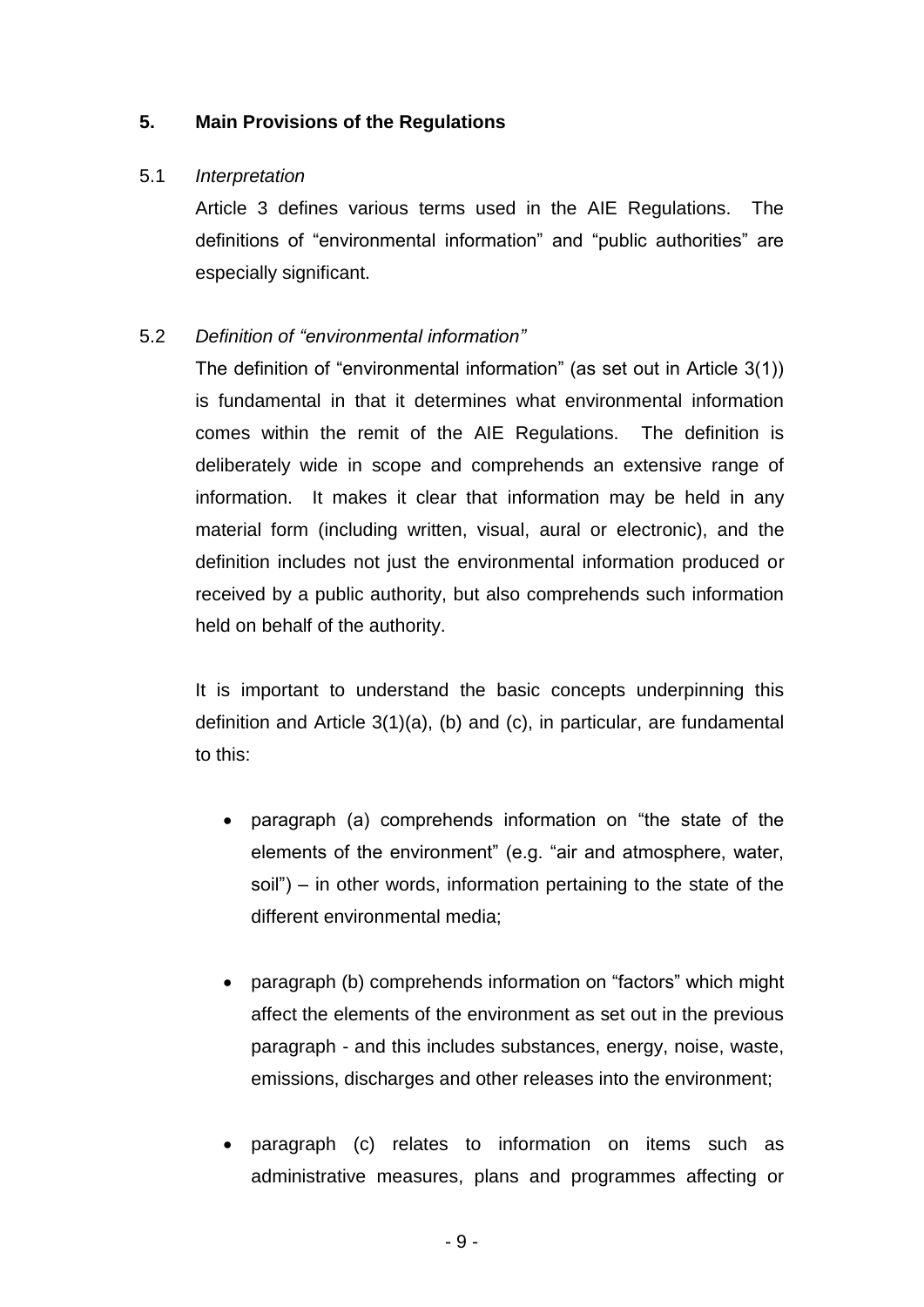likely to affect (a) or (b) above and measures designed to protect the environment.

In summary, paragraphs (a), (b) and (c) include information on the state of the different environmental media, matters which are likely to affect them, and measures, plans or programmes which might affect the environmental media directly or indirectly.

Paragraphs (d) and (e) deal with reports on the implementation of environmental legislation, as well as information on cost benefit and economic analyses used in the context of administrative measures etc. as described in paragraph (c).

Paragraph (f) is important in that it extends the definition of "environmental information" to embrace human health, conditions of human life and certain aspects of the built environment in so far as they may be affected by the state of the different environmental media or, indirectly, through factors which affect those media. Thus, for example, where human health is affected by environmental pollution, information will be accessible under the AIE Regulations not only in relation to the pollutant/s and their environmental impact but also on its/their impact on human health (to the extent that these impacts are attributable to the pollutant/s). Similar considerations apply to social conditions and to certain built structures etc.

In summary, it will be seen from the above that the definition of environmental information is very comprehensive.

#### 5.3 *Definition of "Public Authority"*

As indicated at paragraph 3.2 above, "public authority" is broadly defined to comprehend all such bodies that have public administrative functions and that hold environmental information. The definition makes it clear that certain public bodies - such as Government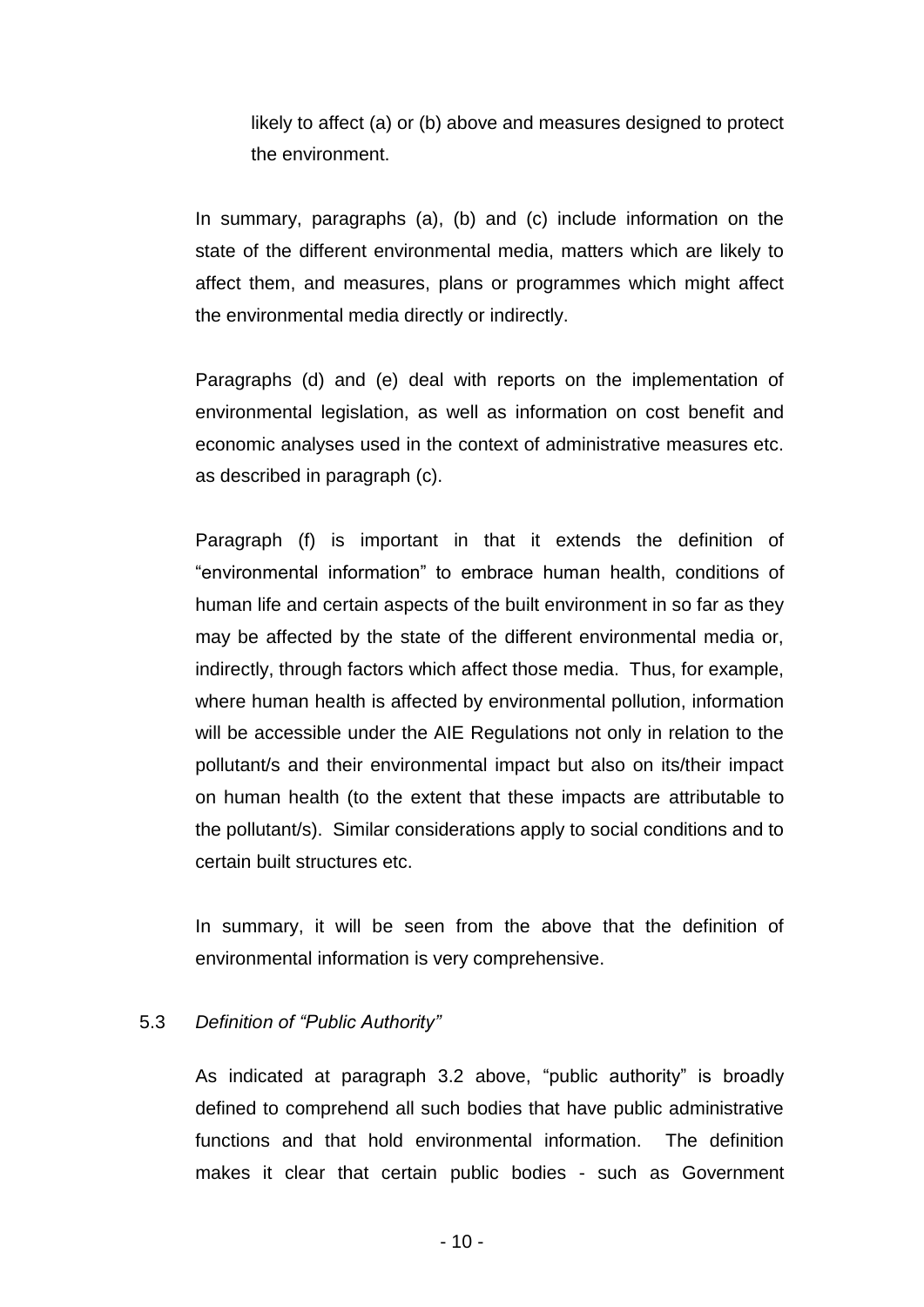Departments and local authorities - fall within the scope of the definition. The definition also makes it clear that bodies established by statute and certain companies established under the Companies Acts are comprehended by the definition. Broadly, it is intended to cover bodies that are subsidiary public bodies and would include noncommercial and commercial semi-state bodies that perform public administrative functions and that hold environmental information.

- 5.4 When considering whether a public authority falls within the scope of the Regulations, it should be borne in mind that it is not necessary for the body or its agents to be directly or primarily involved in work of an environmental nature. If a public authority has public administrative functions and responsibilities (this is self-evident) and possesses environmental information, it satisfies the criteria specified in the AIE Regulations for falling within the definition of a "public authority".
- 5.5 It should also be noted that paragraph (c) of the definition refers to bodies under the control of a body specified in paragraphs (a) and (b). An example could be an organisation acting on an agency, contractual or other basis on behalf of a public authority - i.e. it performs functions or provides public services relating to the environment on behalf of its parent body.
- 5.6 In cases of dispute, where a body argues that it is not a public authority within the meaning of the AIE Regulations, a right of appeal exists to the Commissioner for Environmental Information (Article 12 in conjunction with Article 11(5)(a)) on the basis that the information sought was not provided.
- 5.7 Article 3(2) is very important and clarifies that the AIE Regulations will not apply to a public authority "when acting in a judicial or legislative capacity". It is suggested that "judicial…. capacity" refers, for example, to processes of determination (normally statutory in nature) which are open to the hearing of submissions from different parties, and where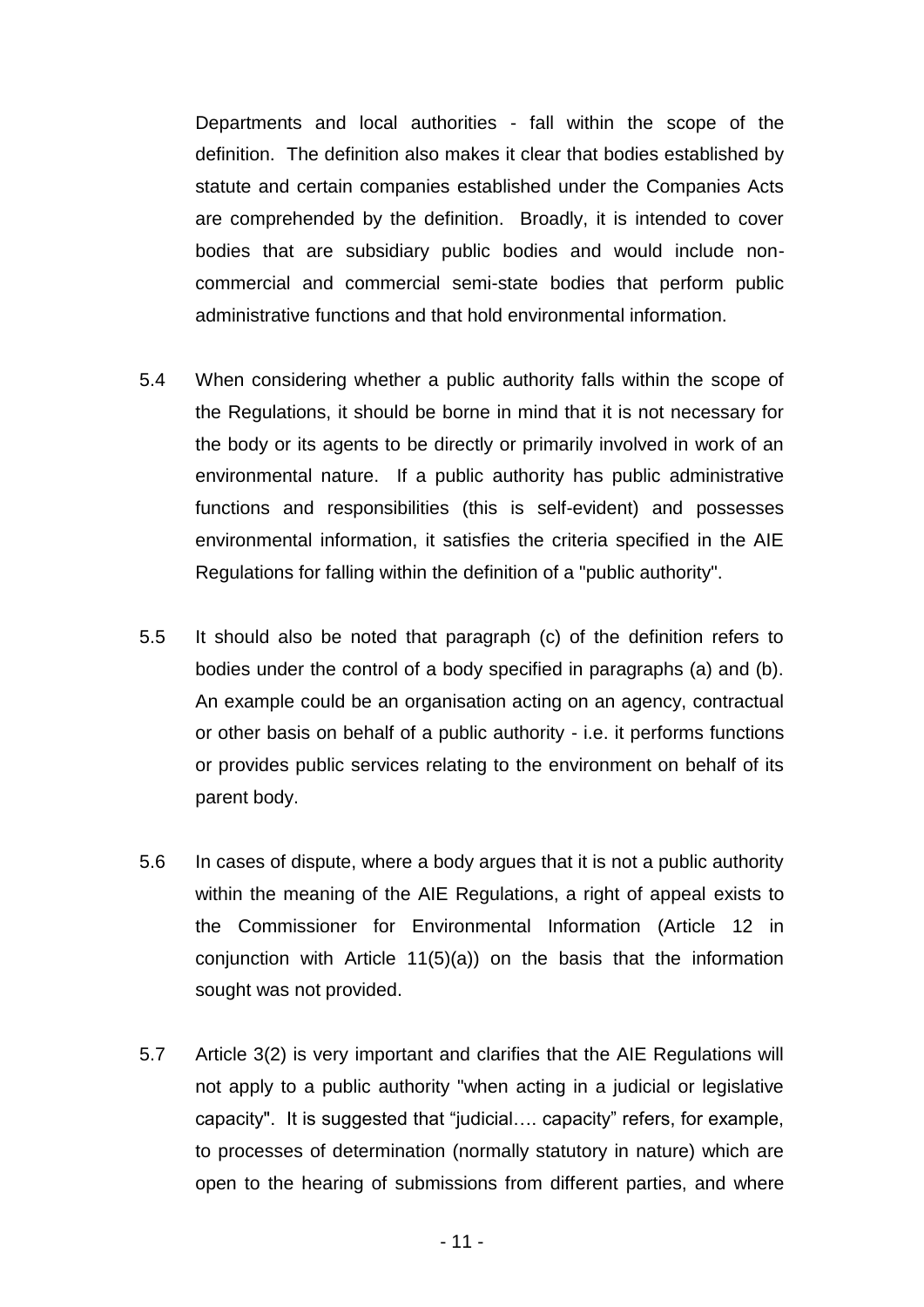the authority concerned is required to act in a judicial manner. It is considered that "legislative capacity" will comprehend a public authority when involved in the preparation of legislative proposals for the Oireachtas, e.g. Government Departments and the Attorney General's Office, and the preparation and making of secondary legislation, e.g. regulations, orders and bye-laws whether made by central Government or other public authorities.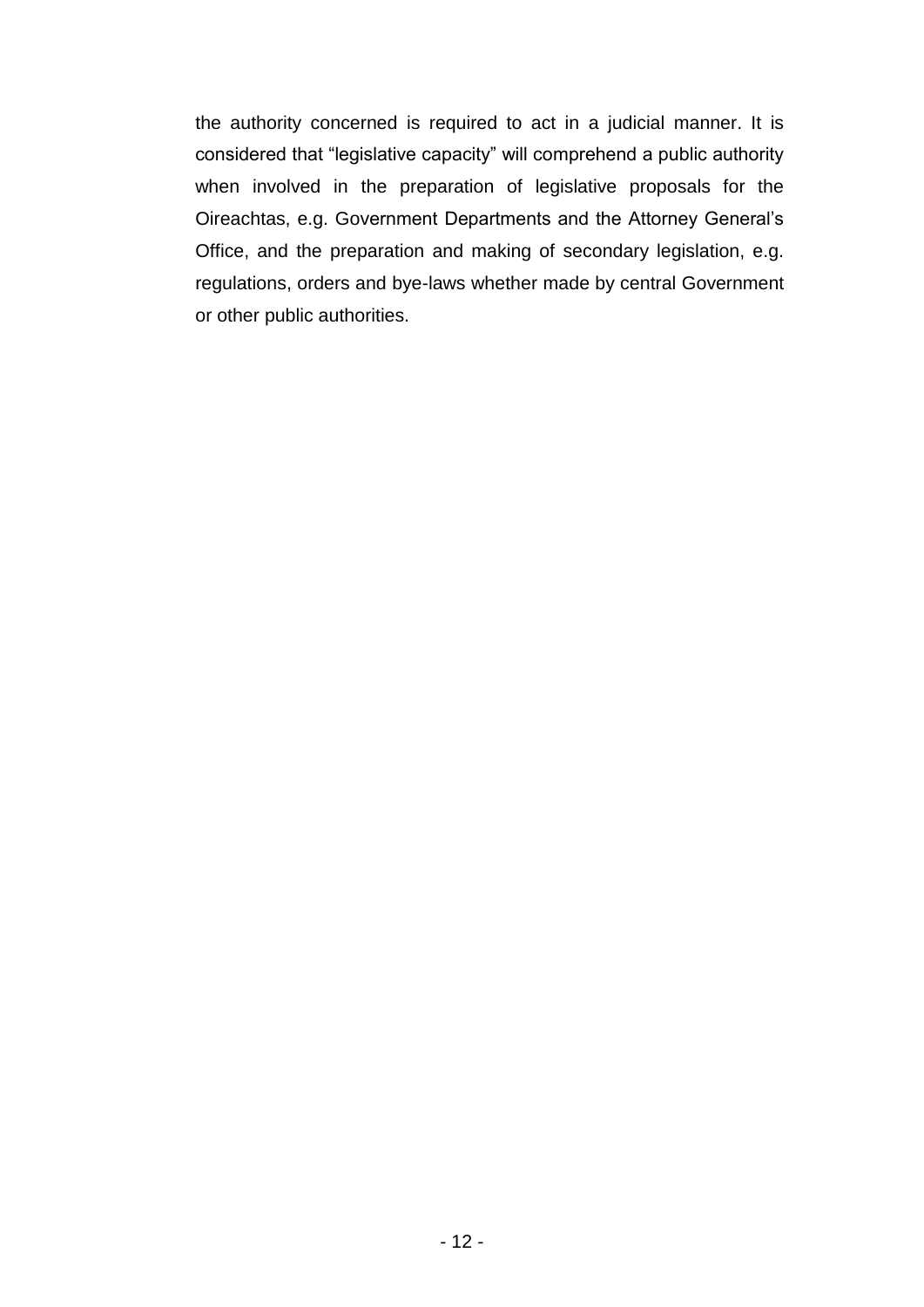#### <span id="page-12-0"></span>**6. Discoverable Information**

- 6.1 Article 4(1) provides that the AIE Regulations do not apply to environmental information that is required to be made available under any other statutory provision, for inspection or otherwise, to the public.
- 6.2 Article 4(1) should not be construed as comprehending information that might be accessible under the Freedom of Information Acts. A distinction should be drawn between information which is available from public authorities as of right (see preceding paragraph) and information which **might** be made available under another legislative code (such as FoI), but which may, or may not, be granted by the public authority.
- 6.3 The effect of Article 4(2) of the AIE Regulations is to ensure that any restrictions in the statutory provisions referred to (especially in relation to time limits within which registers can be inspected) will not operate so as to limit the powers to access information under the AIE Regulations. The rights of access under the planning, air pollution and other codes referred to are not altered by the provisions of Article 4(2).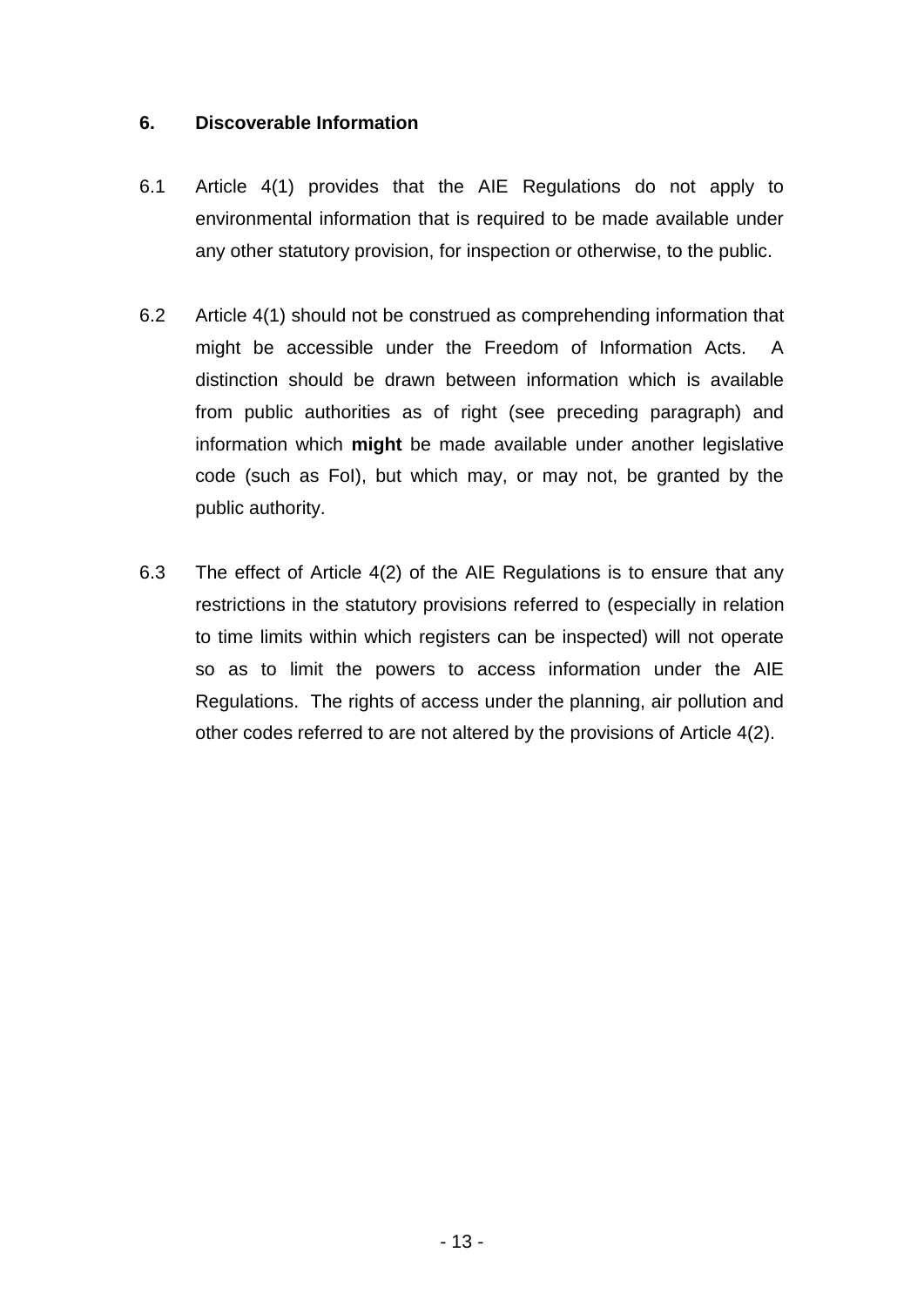# <span id="page-13-0"></span>**7. General Duties of Public Authorities**

- 7.1 An objective of the AIE Regulations is, as stated in Article 1 of EU Directive 2003/4/EC, "to guarantee the right of access to environmental information held by or for public authorities...". This places a general responsibility on public authorities to facilitate access to environmental information that people may wish to receive. Article 5 of the AIE Regulations establishes the basic requirements with which public authorities must comply, including:
	- informing the public of their rights and providing information and guidance on exercising those rights; this information should be clearly accessible on the website of the authority;
	- making all reasonable efforts to maintain environmental information in a form that is readily reproducible and accessible, including the texts of international treaties, conventions or agreements and any relevant legislation; policies plans and programmes; progress reports on the implementation of such treaties, policies, programmes etc.; and data or summaries of data that they have collected in monitoring of activities that affect the environment;
	- ensure that environmental information that it has responsibility for compiling is up-to-date, accurate and comparable and,
	- maintain lists or registers of environmental information that the body holds and provide a clear information point or officer.
- 7.2 Articles 6 and 7 set out the general requirements for making and considering requests for environmental information. Public authorities are reminded that the objective of the Regulations is to facilitate access to environmental information to the greatest possible extent, consistent with the provisions of the Regulations generally. Article 7 establishes the conditions under which a public authority must deal with an application for environmental information and provides for: the making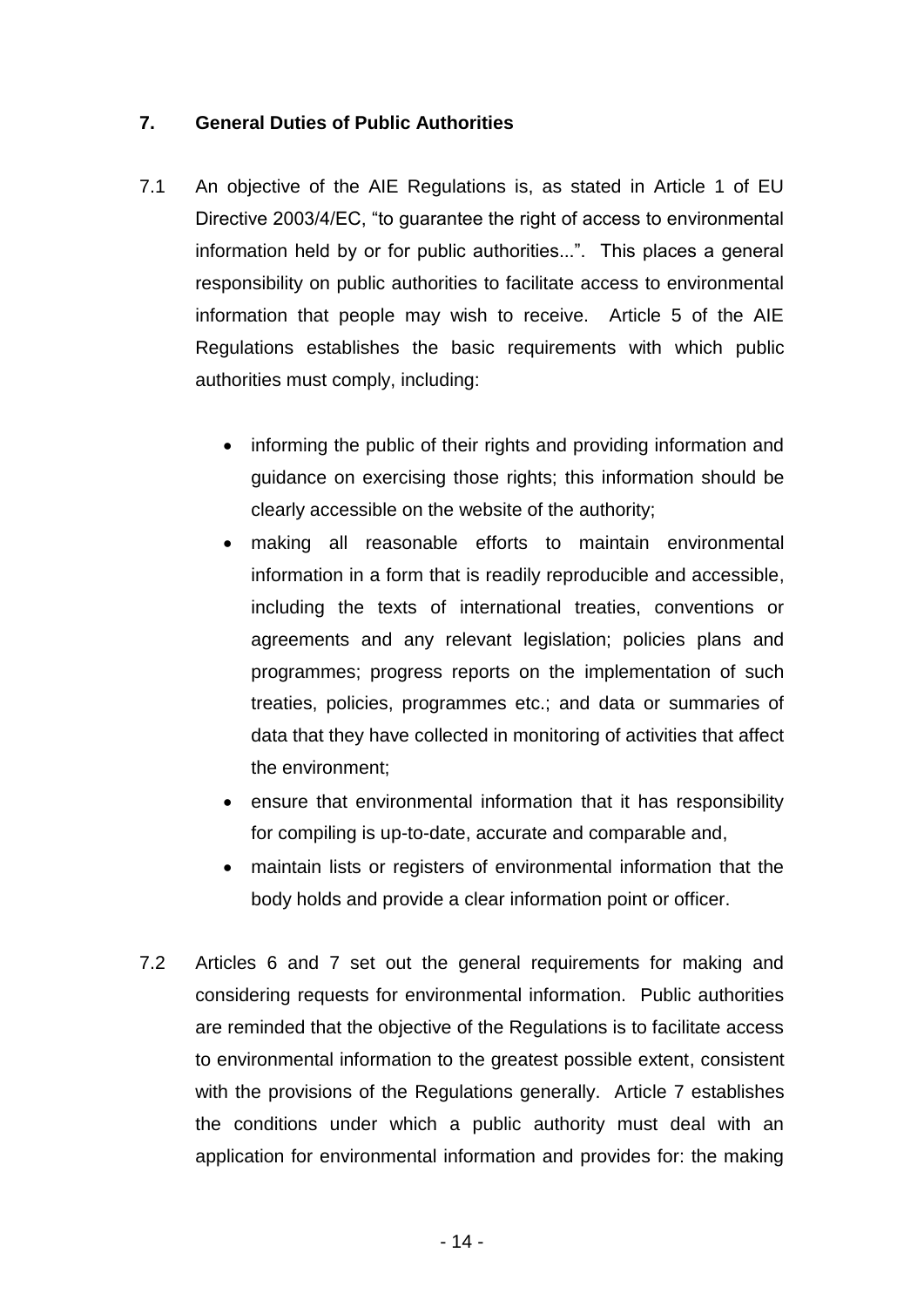of a decision on a request for environmental information; the time within which a response must be issued to requests; the transfer of applications to other public authorities, where appropriate; and the provision of assistance to applicants.

In addition, public authorities are required, in line with Article 5(3) of the Regulations to take all necessary steps to ensure that, in the event of an imminent threat to human health or the environment, all appropriate information likely to assist in prevention or mitigation measures will be disseminated without delay.

- 7.3 In general, public authorities shall:
	- consistent with other provisions of these Regulations, maintain a presumption in favour of the disclosure of environmental information, and seek to respond positively and promptly to requests,
	- offer assistance to members of the public to enable them to formulate requests in accordance with Article 6 of the Regulations, with particular regard to individuals who may have literacy or other relevant difficulties or disabilities,
	- in the event that the environmental information sought is held by another public authority, transfer the application to that body. In this event, the applicant should be informed accordingly or be supplied with details of where the information is held and to whom the request should properly be made,
	- identify the environmental information they hold and actively disseminate it to the public, particularly by electronic means,
	- update their available information regularly to ensure that it is accurate and comparable and that it includes, at a minimum, the information specified in Article 7.2 of the Directive,
	- retain environmental information in a manner that is easily accessible,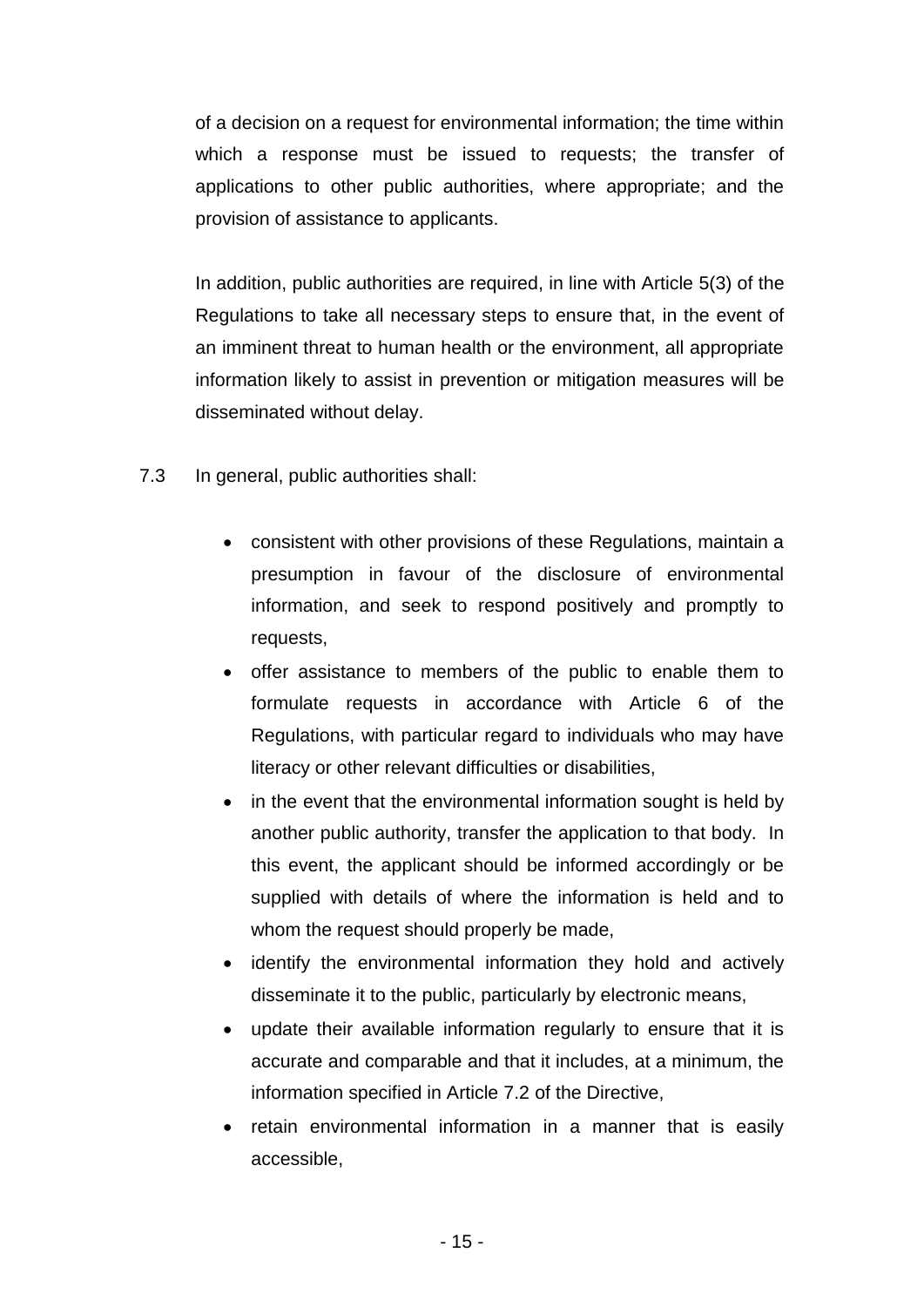- designate information officers and establish systems and structures to register and process all requests within the relevant time limits. Contact details for information officers should be available in a prominent position on the website of the public authority to facilitate members of the public in identifying the appropriate officer.
- ensure that their staff are aware of the provisions of the AIE Regulations.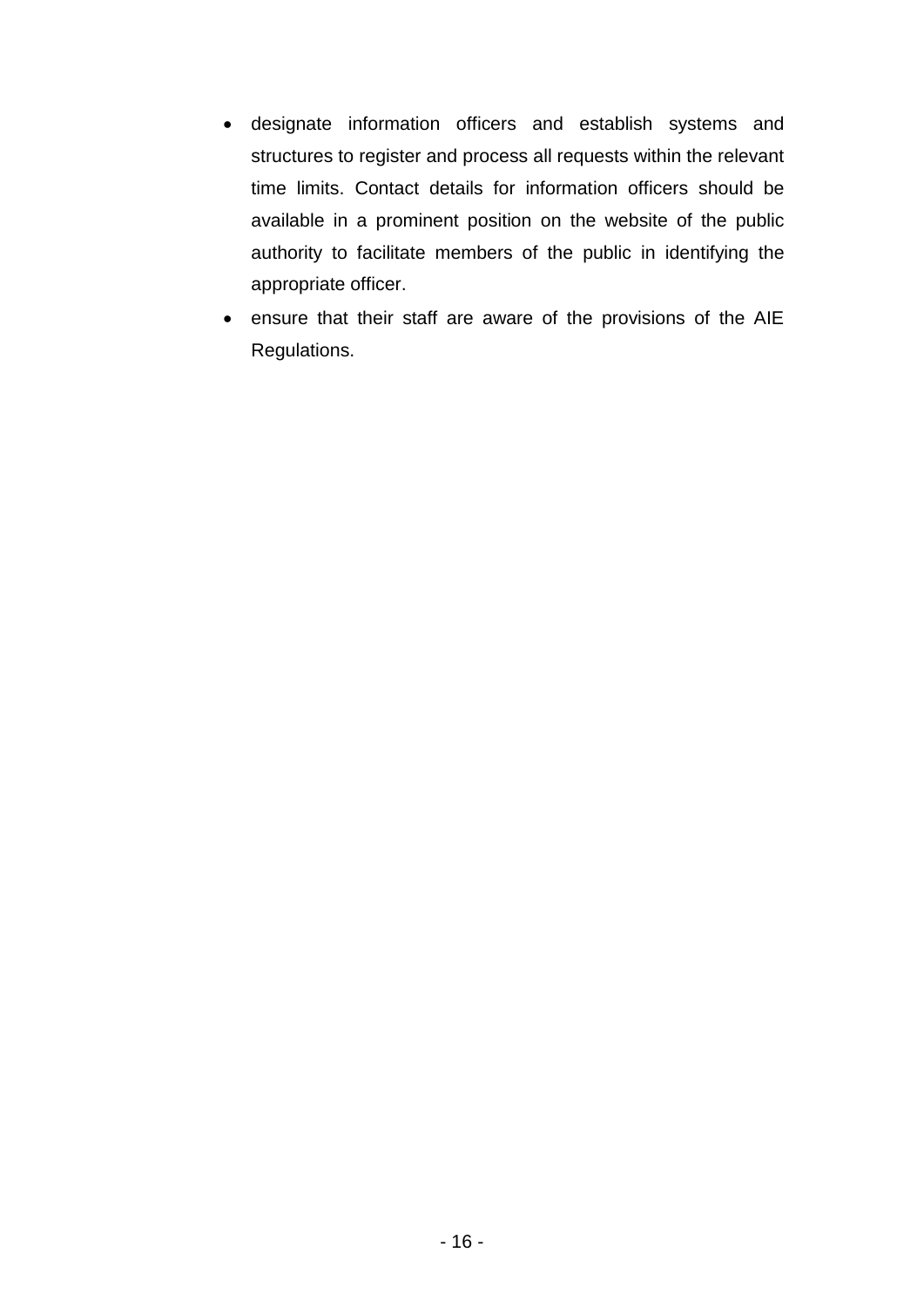# <span id="page-16-0"></span>**8. Requests for environmental information.**

- 8.1 While Articles 7, 8 and 9 include provisions pertaining to the processing of requests for information, it is Article 6 that sets out the manner in which an applicant should submit his or her application for information to the public authority. The applicant is not required to state an interest in the request, but is required to:
	- state that the application is being made under the AIE Regulations and submit it in writing or electronic form,
	- provide their contact details,
	- state, in terms that are as specific as possible, the environmental information required, and specify the form and manner of access desired.
- 8.2 Applicants are required to invoke the AIE code in making a request under these Regulations so that, in circumstances where parallel systems to access information exist (e.g. FoI), public authorities can be clear about the code under which the information is sought. In this context, public authorities should especially note Article 7(7) of the Regulations. In the event that an applicant makes a request for information that could reasonably be regarded as environmental information but without invoking either the AIE code or the FoI code, the public authority **must** contact the applicant, inform him or her of their rights of access and how to exercise them, and offer assistance in the making of the application. In practice this will involve advising the applicant of the potential to make the request under either AIE or FoI and providing information on the different fees payable under each regime (if the body concerned is comprehended by the FoI Acts), explaining how these rights can be exercised and offering assistance to the applicant in this regard. It is, of course, always open to a public authority simply to provide the information sought to a person who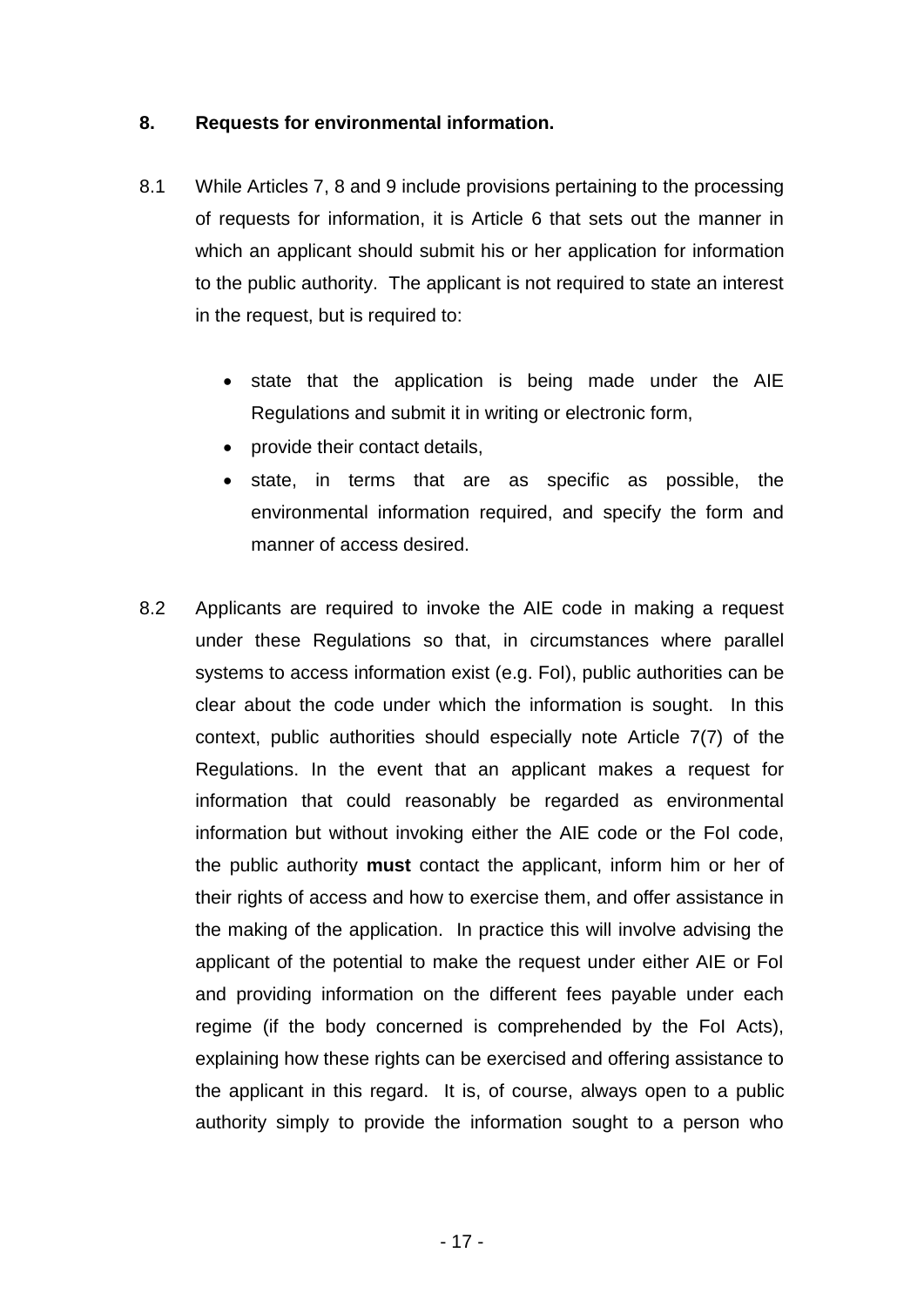requests it outside of the AIE or FoI codes if that is the preferred option of both parties.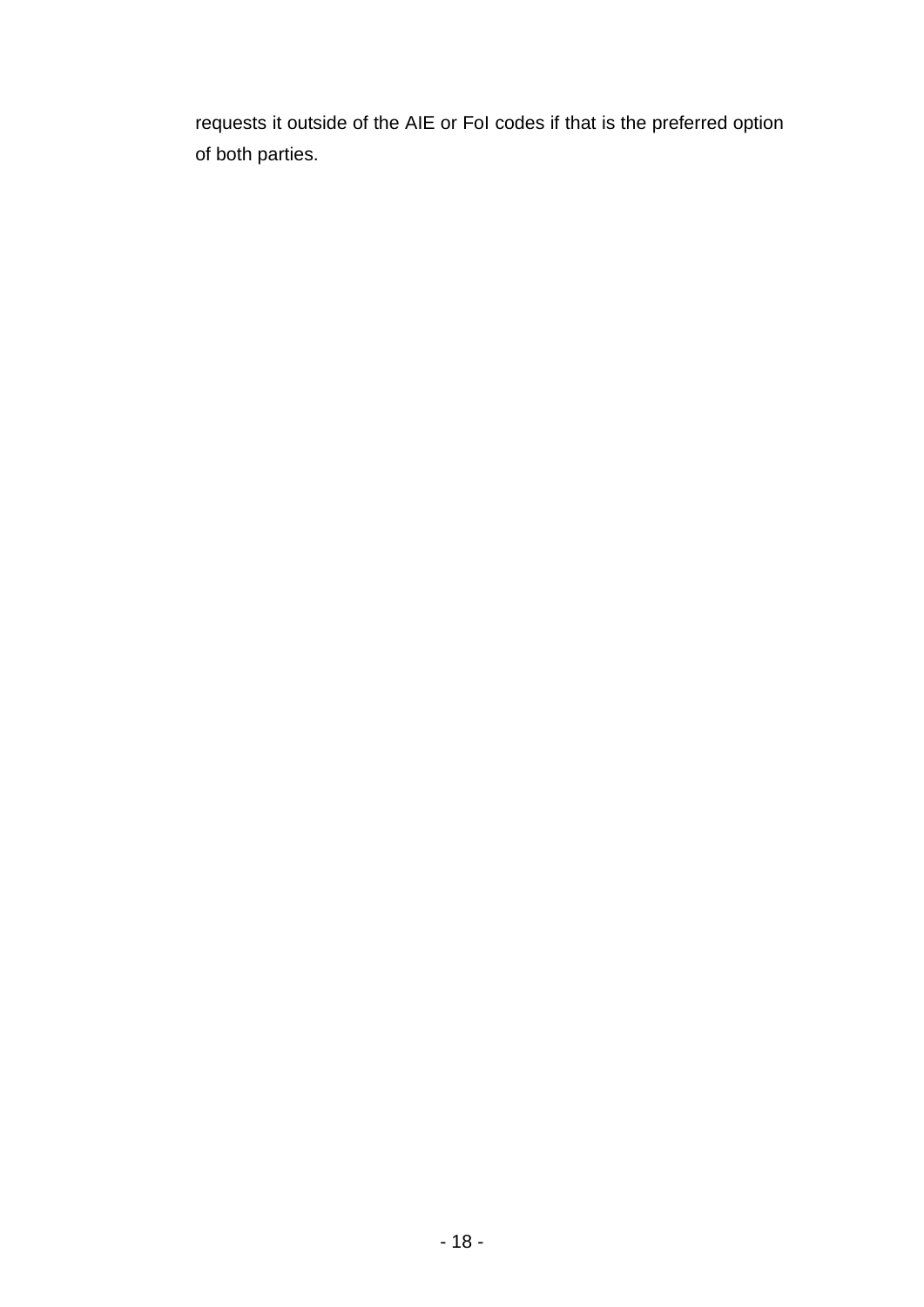## <span id="page-18-0"></span>**9. Dealing with requests**

 Under Article 7(1) a public authority is required, subject to certain exceptions, to make available to the applicant environmental information that is held by or for them and to which the Regulations apply. As set out in Article 7, the following provisions relate to the processing of requests:

- a public authority must respond to (i.e. deal with and decide on) a request as soon as possible and at the latest within one month of having received a request;
- where, due to the complexity or volume of information required, a public authority is unable to reply to the applicant within one month, they should write to the applicant within that time frame setting out the reasons why they are unable to do so. The public authority should also inform the applicant of the date by which they will respond (i.e deal with and decide on the application), and this date should not be more than two months from the receipt of the original request;
- where an applicant requests information in a particular format or manner, public authorities should provide the information in that format or manner unless it is already publicly available in another form or manner, or access in an alternative manner would be more efficient (public authorities are requested to facilitate applicants in this to the greatest extent possible);
- where the information requested is not held by or for the public authority concerned, the authority should inform the applicant of this. If the public authority is aware that the information requested is held by another authority they should transfer the request to that authority and inform the requester. Alternatively,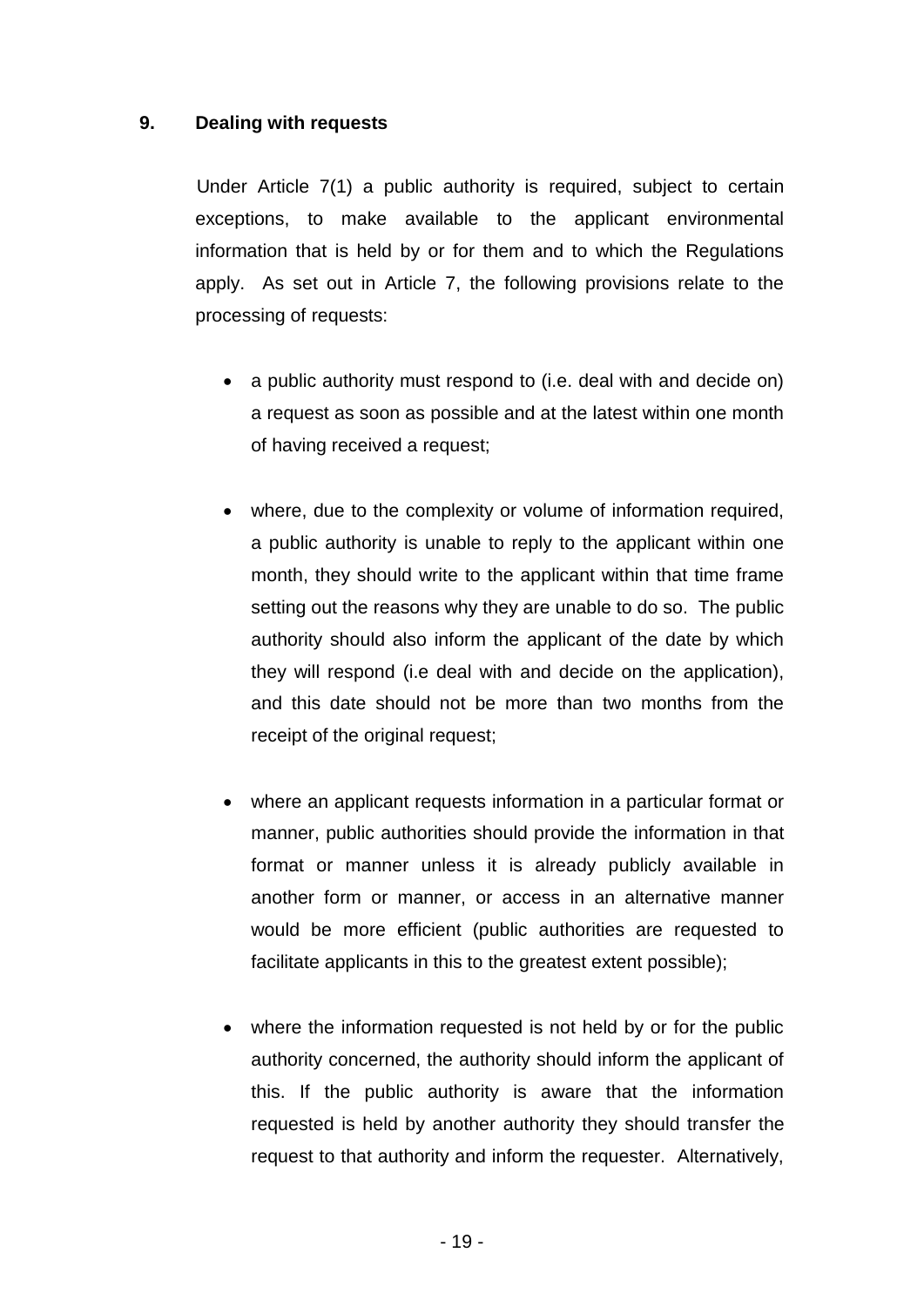they should advise the applicant of the public authority to whom they believe the request should be directed;

- In cases where a request is formulated in too general a manner, public authorities must, within one month, inform the applicant accordingly and provide advice and assistance to the applicant in reformulating the request. The intention should be to assist the applicant as much as possible.
- Where a request has been made for information which has been provided to the public authority on a voluntary basis by a third party, and in the opinion of the public authority, release of the information may adversely affect the third party, the public authority must take all reasonable efforts to seek the consent or otherwise of the third party to release the information.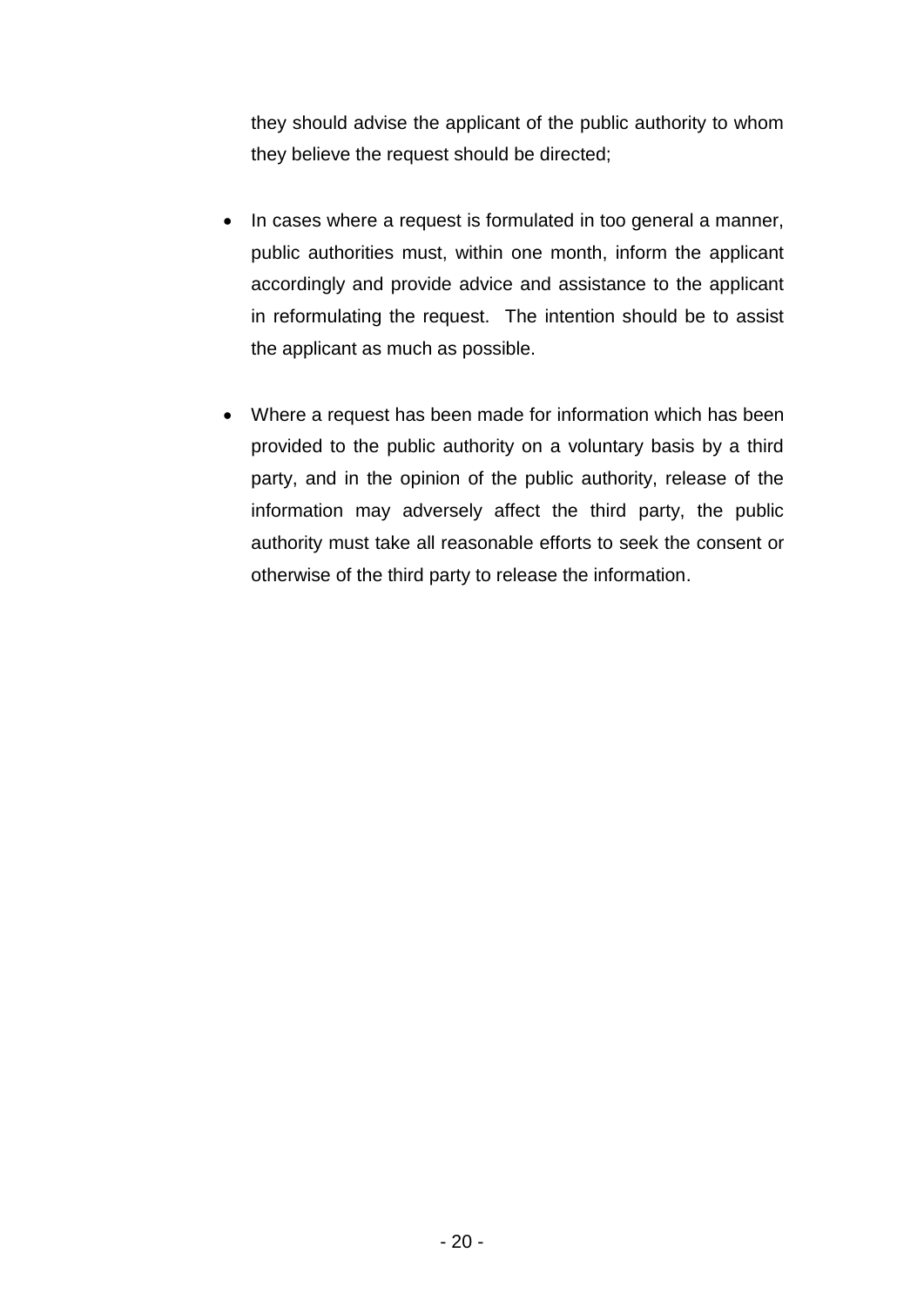#### <span id="page-20-0"></span>**10. Grounds for refusing requests for information - general points**

- 10.1 The Regulations distinguish between the mandatory grounds by which a public authority shall refuse access to information (Article 8, **but subject to Article 10**) and the discretionary grounds under which the authority may refuse such information (Article 9). The approach adopted follows the distinction between mandatory and discretionary grounds for protecting information set out in the previous AIE Regulations of 1998. In addition, Article 10 sets down a number of important provisions that must inform consideration of any decision to refuse the disclosure of environmental information.In every case, public authorities must note that a decision to refuse to disclose information under Articles 8 and/or 9 must not be taken in isolation from the relevant provisions in Article 10; further information on these provisions is set out below. In particular, public authorities should be aware that the exemptions in Article 8, although mandatory in nature, are nonetheless subject to the provisions of Article 10.
- 10.2 Before considering the detailed provisions of Articles 8, 9 and 10, public authorities are reminded of the provisions of Article 3(2) and 4(1) of the Regulations and the guidance provided in this respect at paragraphs 5.8, 6.1 and 6.2. To recap, public bodies do not come within the remit of the Regulations when acting in a judicial or legislative capacity, and information that is otherwise available as of right to the public is not discoverable under the AIE Regulations.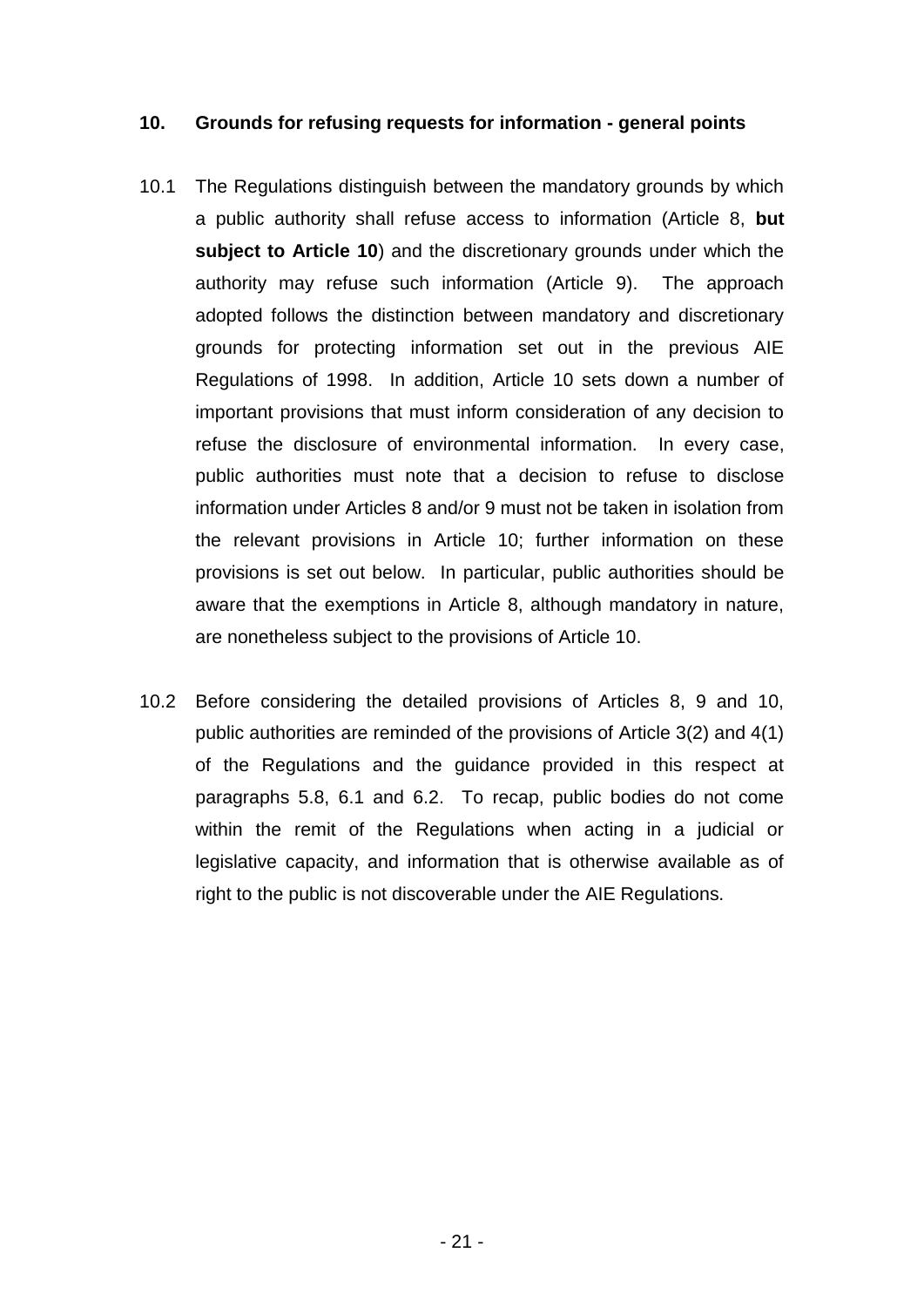# <span id="page-21-0"></span>**11. Grounds that Mandate a Refusal**

11.1 Subject to the provisions of Article 10, public authorities are required to decline to make available information coming within the provisions of Article 8. The different circumstances where the requirement to refuse to provide information applies are set out below.

#### 11.2 *Personal Information*

Where the confidentiality of personal information is protected by law, such personal information must not be made available without the consent of the person to whom the information relates. In applying this exception, public authorities should have regard to the FoI and Data Protection Acts, as well as to any other statutory provisions that may be relevant in the particular case. Where information is protected under these legislative codes, it must also be protected for the purpose of the provisions of the AIE code unless the person concerned consents to its release. In general, unless obvious sensitivities are involved (or where it would impose an undue burden on the public authority to contact the person concerned), an opportunity should be given to an individual to give consent to the release of personal information before a request for such information is refused.

11.3 *Material supplied by a third party without that party being, or capable of being put, under a legal obligation to agree to its release.*

This provision is intended to safeguard informal and voluntary communications between public authorities and third parties which are essential to good public administration generally. The prohibition on release of this kind of information only applies where the third party in question has supplied information on a voluntary basis and has not consented to its release. It does not apply where the provider of the information is, or is capable of being put under, a legal obligation to provide the information.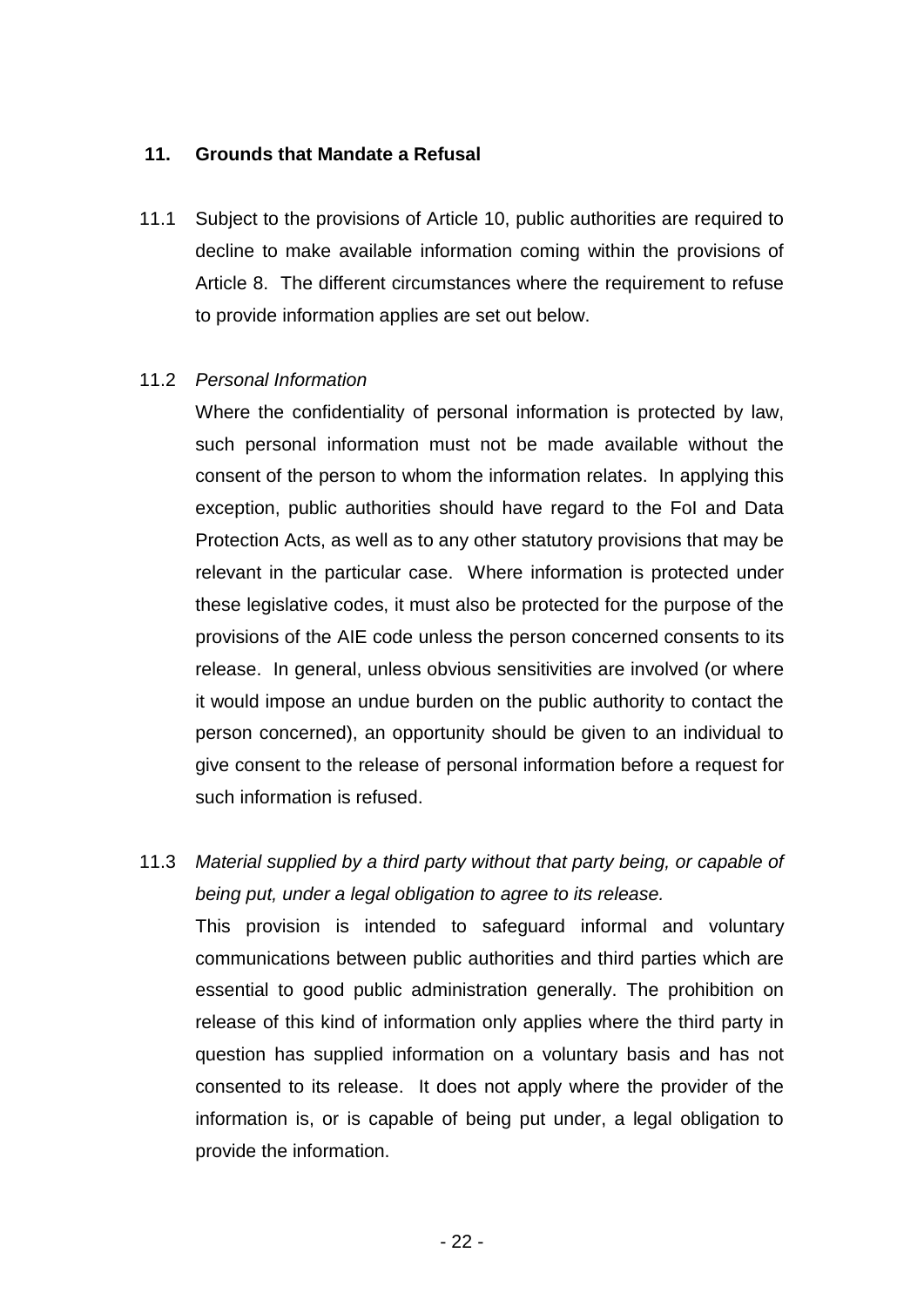11.4 *Material the disclosure of which would make it more likely that the environment to which such material related would be damaged.* This exclusion is designed to cover information such as that pertaining to the location of endangered species where, for example, disclosure of detailed information would pose a risk to the continued integrity of rare specimens.

# 11.5 *Confidentiality of the proceedings of public authorities*

In line with the Directive, where the confidentiality of the proceedings of public authorities is otherwise protected by law, information relating to such proceedings may not be made available under these Regulations. This includes information exempt from disclosure under the FoI Acts. In effect, this provision means that if information about the proceedings of public bodies would, were an FoI request to be made seeking discovery of it, be capable of being protected under the FoI Acts, a public authority must not release this information under these Regulations. In this context, the attention of public bodies is directed, in particular, to the very considerable level of protection available under the FoI Acts in respect of meetings of the Government and matters ancillary thereto. This level of protection should be applied, in full, to relevant requests under the AIE Regulations.

# 11.6 *Discussions at meetings of the Government*

Consistent with Article 8(a)(iv) of the Regulations, the Constitutional provision in relation to the confidentiality of discussions at a meeting of the Government is referred to in Article 8(b). Apart from the effect of Article 8(b) in its own right, this emphasises the importance of applying the previous paragraph - Article 8(a)(iv) - in relation to the confidentiality of the proceeding of public bodies in the context of information relating the meetings of the Government and ancillary matters related thereto.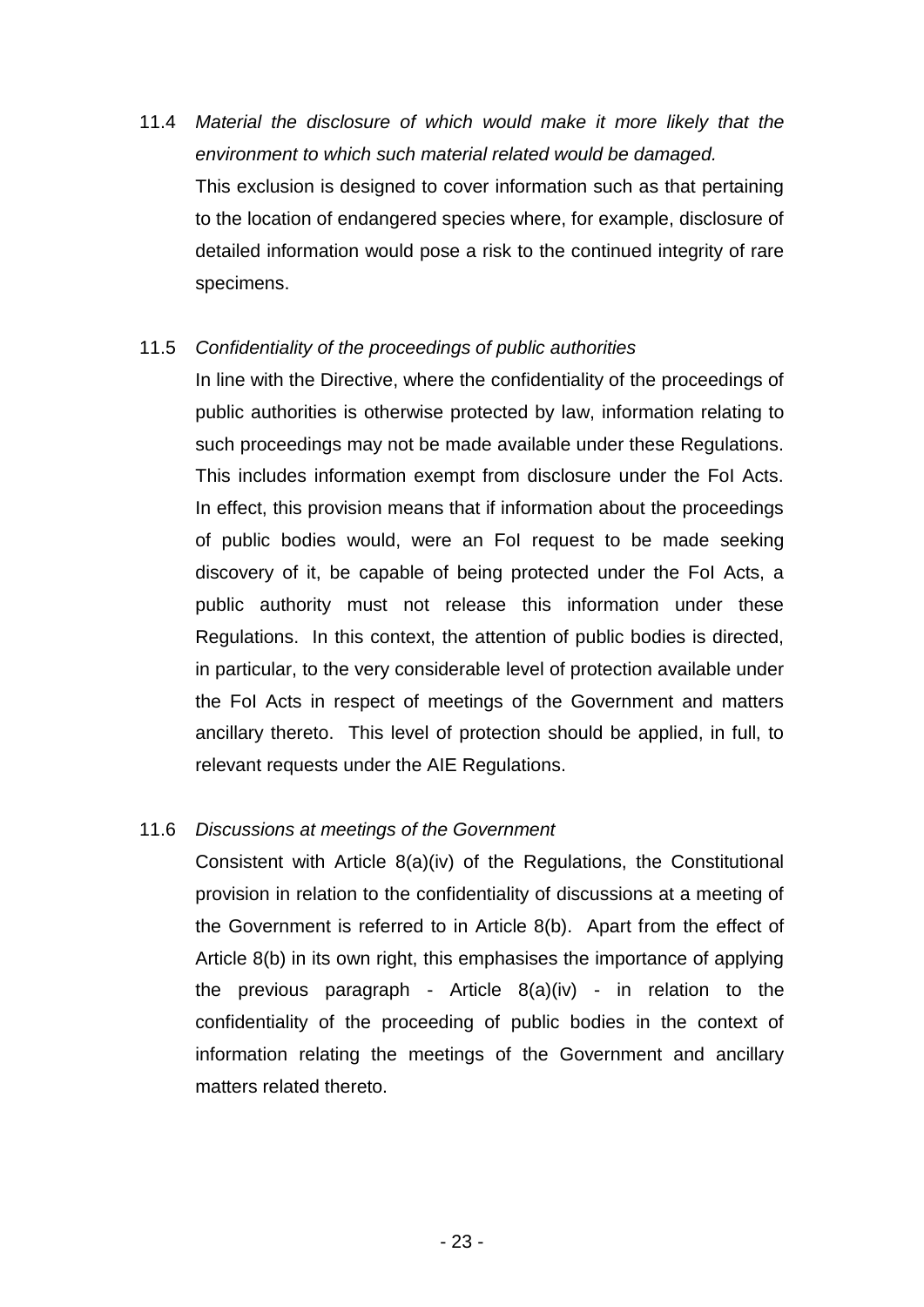# <span id="page-23-0"></span>**12. Discretionary grounds for refusal**

12.1 Article 9 of the Regulations specifies a number of grounds under which a public authority may refuse to make environmental information available while retaining the power to make it available in cases where they consider it appropriate to do so. The various provisions that will allow refusal on discretionary grounds are set out below. As is the case in relation to Article 8, these provisions must be applied subject to the provisions of Article 10.

# 12.2 *International relations, national defence or public security*

Requests for environmental information affecting international relations or national defence may be refused; this would include any restricted information or documents received from other States or international organisations. Information damaging to public security may also be withheld, e.g. information about explosives or firearms storage or manufacture.

# 12.3 *The Course of Justice*

Environmental information relating to anything which is the subject matter of any legal proceedings, or of any formal inquiry (whether past or present), or any preliminary investigation, may be refused. Examples would include information in connection with intended prosecution of offences by the Director of Public Prosecutions or by local or other public authorities; information affecting enforcement proceedings; material arising from public or disciplinary inquiries; and information relating to preliminary or other proceedings instituted by the European Commission. The above provision is not to be confused with Article 3(2) which provides that a public authority, acting in a judicial capacity, is not a public authority for the purposes of the AIE Regulations.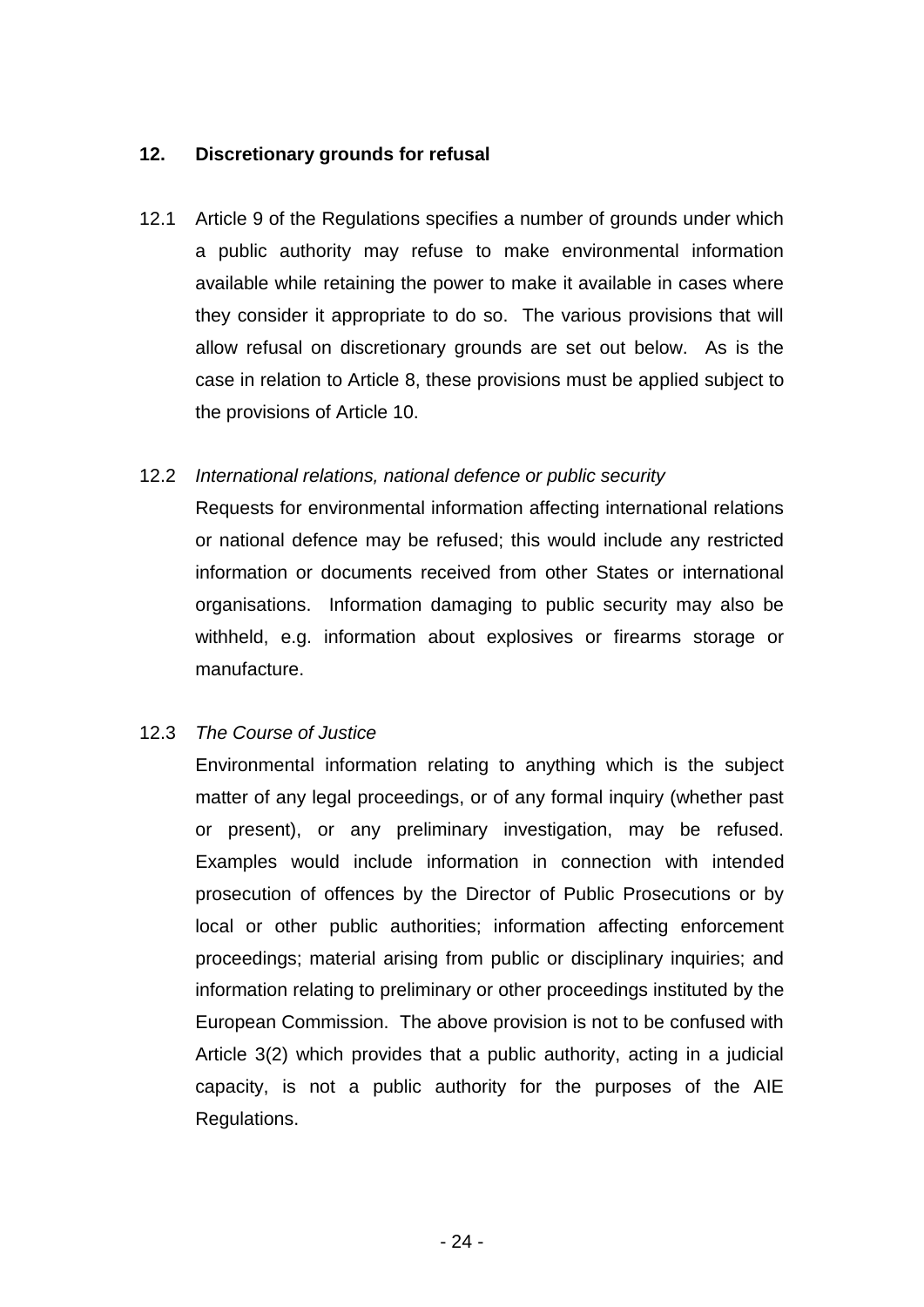#### 12.4 *Commercial or Industrial Confidentiality.*

Requests for information may be refused in circumstances where the release of information could be detrimental to the commercial interests of an individual or company and the protection of this information has been provided for in national or Community law to protect a legitimate economic interest. The fact that a person or company asks for information to be treated as confidential does not of itself establish it as such for the purpose of the Regulations, and the public authority must satisfy itself that real and substantial commercial interests are threatened. In addition, the fact that the release of information (for example, in relation to a pollution incident) might damage the reputation of a company is not of itself adequate reason for withholding it.

#### 12.5 *Intellectual property rights*

A public authority may refuse to make available environmental information where its disclosure would adversely affect intellectual property rights. This would be likely to include copyright protected material, a patented design, the constituents of a product that has yet to be marketed or other confidential trade information. Information that is the subject of copyright does not necessarily prevent public authorities from releasing the information that they hold, but it would be prudent to satisfy itself fully that the information should properly be released and make it clear to the applicant that the copyright exists.

#### 12.6 *Material in the course of completion*

Public authorities are not obliged to make available material that is incomplete or in preliminary of other draft form; this might apply, in particular, to reports or studies. Normally, a public authority should also be able to withhold information until the completion of a normal periodic statement/summary of the data concerned. However, public authorities should consider the possibility in particular cases of releasing interim reports or results. In general, ongoing monitoring of environmental emissions should not be treated as unfinished data - but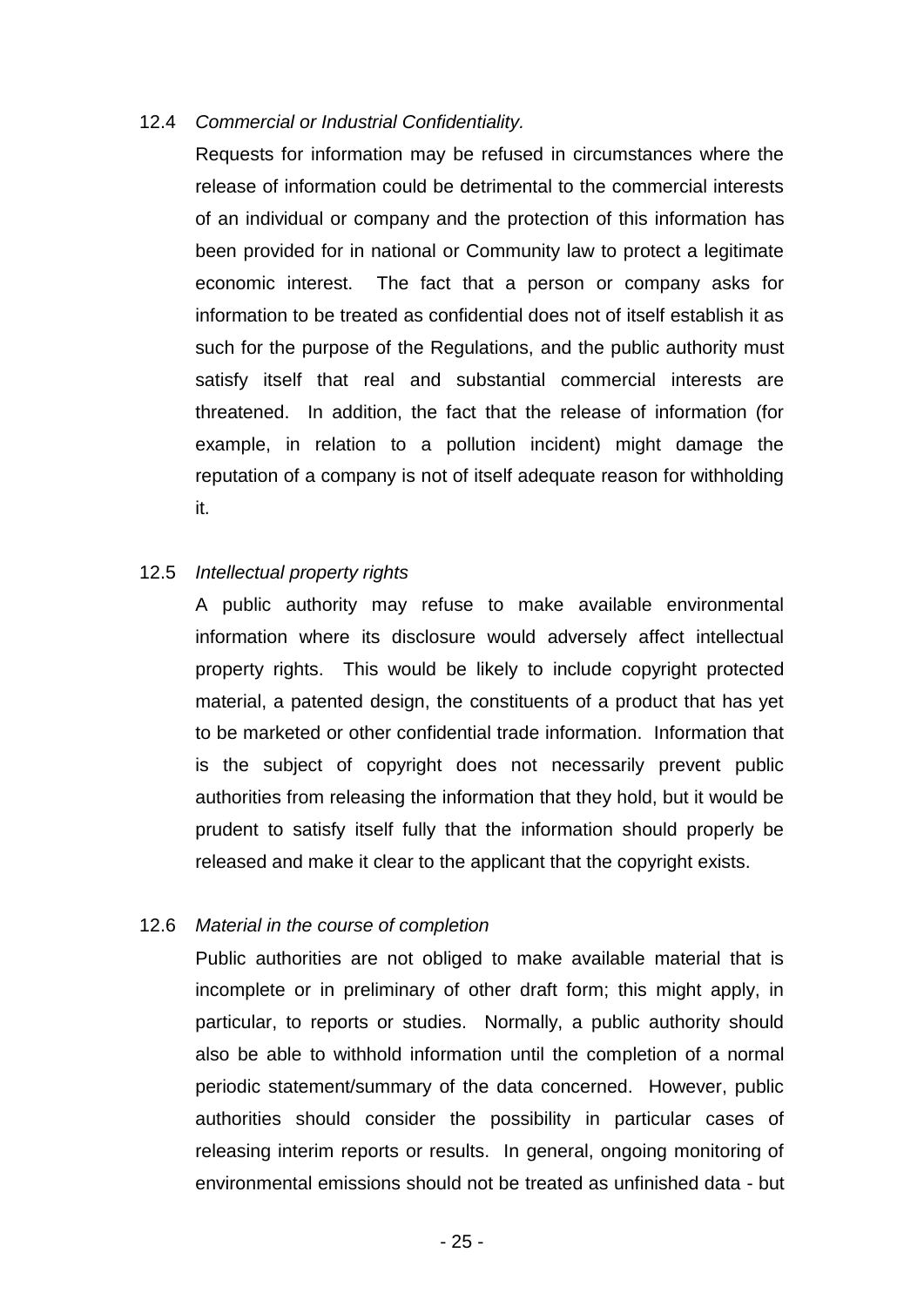release would seem appropriate when periodic release of information takes place.

# 12.7 *Internal communications of public authorities*

Article 9.2(d) provides that information included in the internal communications of a public authority may be protected from release. This could include internal minutes or other communications, between officials or different public authorities, or between officials and Ministers. Public authorities should bear in mind that the use of this exception is discretionary. It should not be resorted to as a simple expedient to protect all internal communications in circumstances where it would be unreasonable to do so (see also sub-articles 10(3) and 10(4)). Normally, public authorities would not be expected to invoke this protection for information unless there are good and substantial reasons – not otherwise available in Articles 8 and  $9 -$  for doing so.

# 12.8 *Other discretionary grounds*

Article 9.2 of the Regulations clarifies that a public authority may refuse to make information available if the request is considered unreasonable due to the range of material sought, if the request is too general or if the material requested is not yet completed. Public authorities are requested to invoke these grounds for refusal sparingly, and to assist the applicant (to reformulate a request, for example) as appropriate.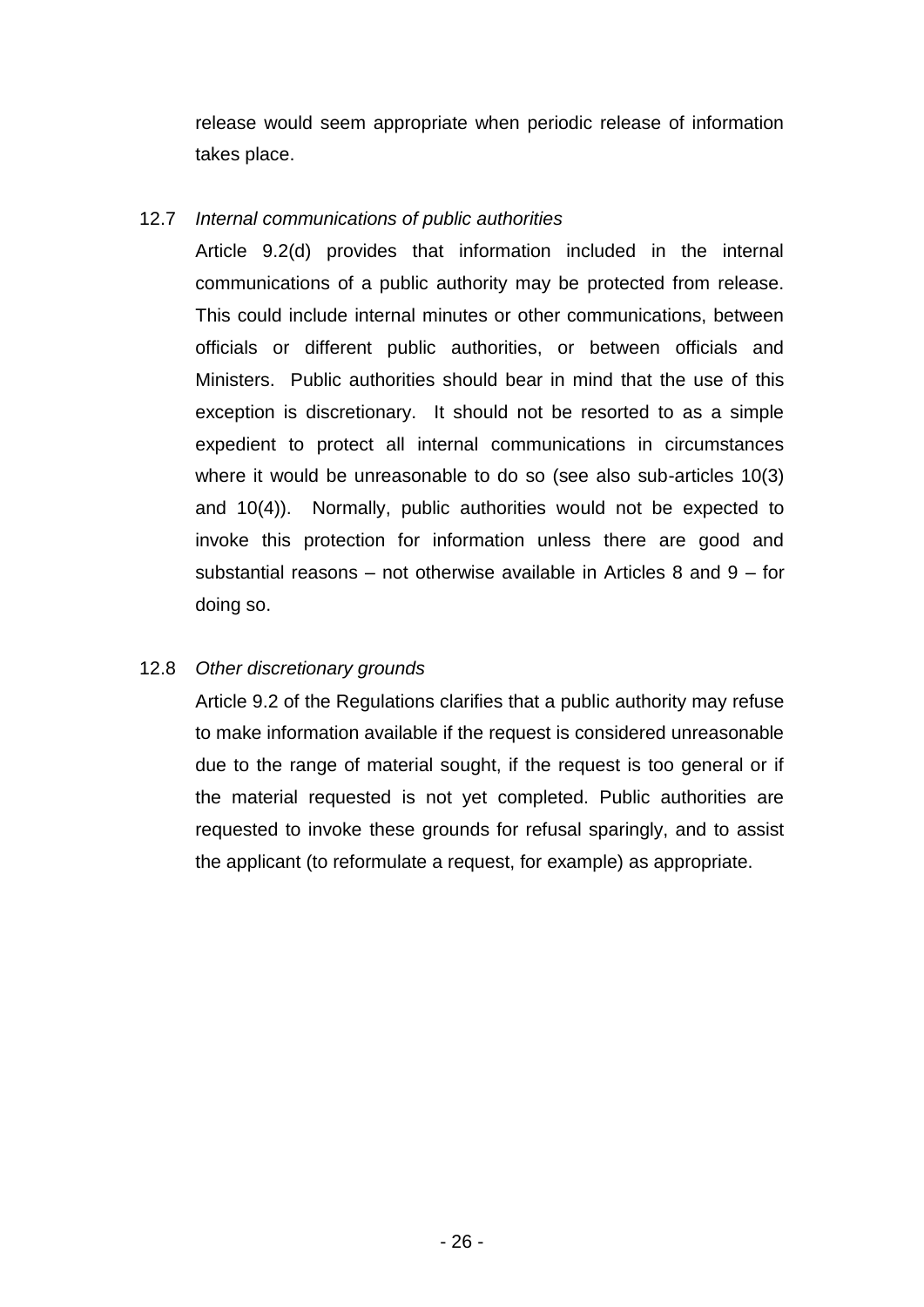#### <span id="page-26-0"></span>**13. Incidental provisions relating to refusal of information**

- 13.1 Article 10 specifies a number of important provisions pertaining to decisions to refuse disclosure of environmental information. The points below should be noted carefully.
- 13.2 Subject to Article 10(2), Article 10(1) provides that requests for environmental information relating to **emissions** (including discharges and other releases) into the environment shall not be refused even in circumstances where the relevant environmental information might otherwise be protected in accordance with any provision of Article 8 (mandatory refusal) or Article 9(1)(c) in relation to commercial or industrial confidentiality. This is a very significant provision that limits the powers of public authorities to refuse to disclose environmental information. Emissions should be construed as including discharges of whatever kind to all environmental media. It is considered that "emissions into the environment" means actual emissions, and does not include information on, for example, plans on emissions, which have yet to occur.
- 13.3 In line with the Constitutional protection for the confidentiality of discussions at meetings of the Government, Article 10(2) provides that Article 10(1) does not have effect in respect of any discussions on the matter of emissions into the environment at a Government meeting.
- 13.4 Under Article 10(3) public authorities must consider each application on an individual basis, and weigh the public interest served by disclosure against the interest served by refusal. It is important to note that this "public interest" test applies to all applications for information irrespective of whether any provision of Article 8 or Article 9 may apply in relation to a particular application. In other words, even where the information would normally be comprehended by a provision for protecting information under Article 8, the information should be made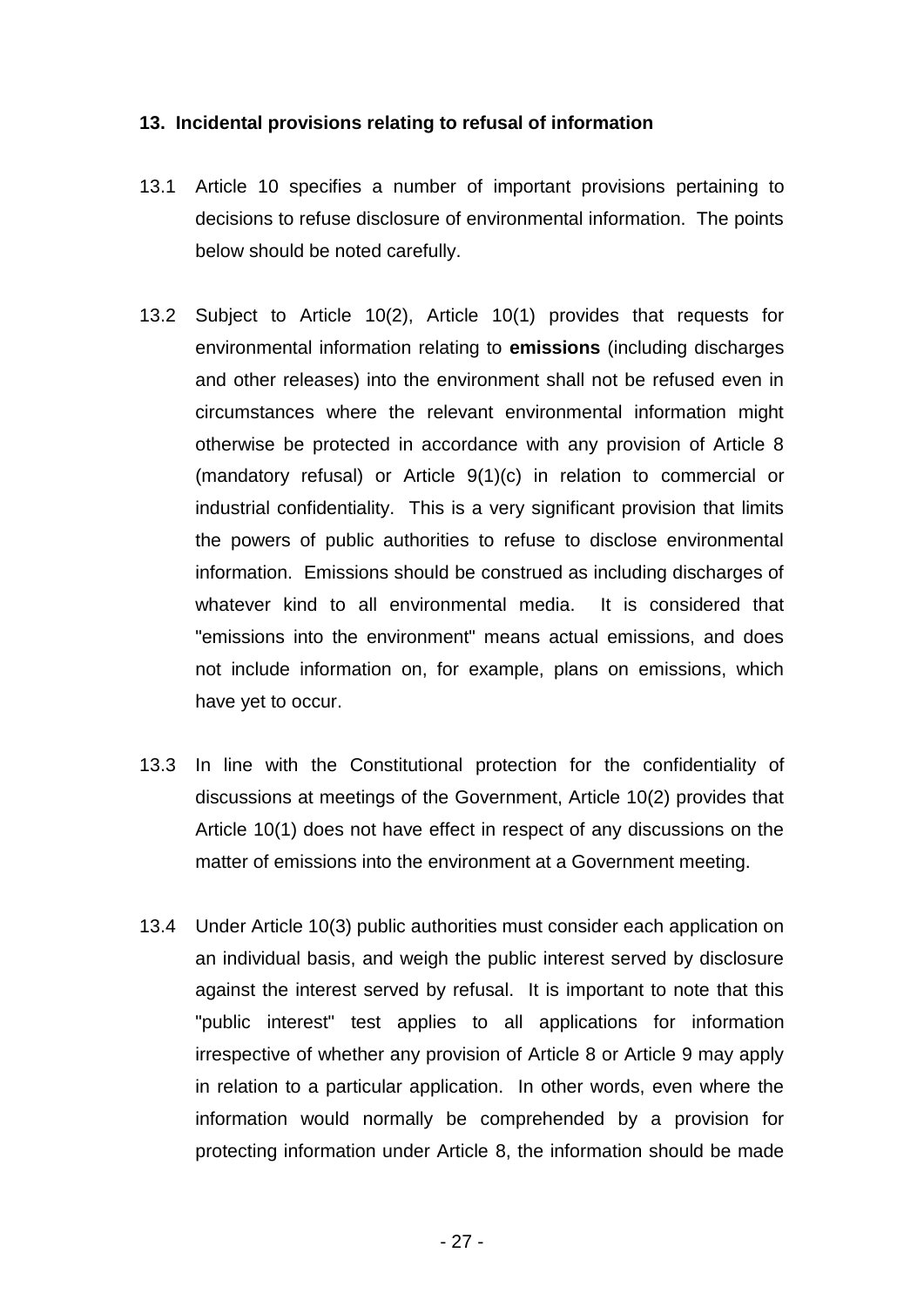available if, in the opinion of the public authority, the public interest is best served by doing so.

- 13.5 Cabinet confidentiality is an important principle of good governance. It is particularly important in supporting the exercise of collective responsibility. It provides Ministers with the opportunity to consider, discuss and offer opinions on issues, fully and frankly, before taking decisions, which must then be supported by the Government as a whole. The Constitution requires Government to act as a collective authority and the recognition it affords to the principle of Cabinet confidentiality illustrates its importance in that regard. For these reasons, it is strongly suggested that public authorities should take the view that the "public interest" is consistent with upholding Cabinet confidentiality, and that Article 10(3) should be construed accordingly.
- 13.6 Article 10(4) adds to the above provision by providing that the grounds for refusing a request for information shall be interpreted restrictively. This means that, in addition to a public interest test, the grounds for refusal shall be interpreted in a narrow manner. At the very least, this should be construed as obliging public authorities to use grounds for refusal sparingly (and with due regard to the public interest that would be served by disclosure). Essentially, in considering a request/application, public authorities should start from a position of a presumption in favour of disclosure of information.
- 13.7 Article 10(5) requires public authorities not to refuse access to all the information requested where there are grounds (in Articles 8 and 9) for refusing only part of the information sought and where it is possible to separate information which cannot be disclosed from that which can. In circumstances where this separation may not be practicable, it may nonetheless still be possible for the public authority and the applicant to agree on a revised request or other mutually acceptable solution.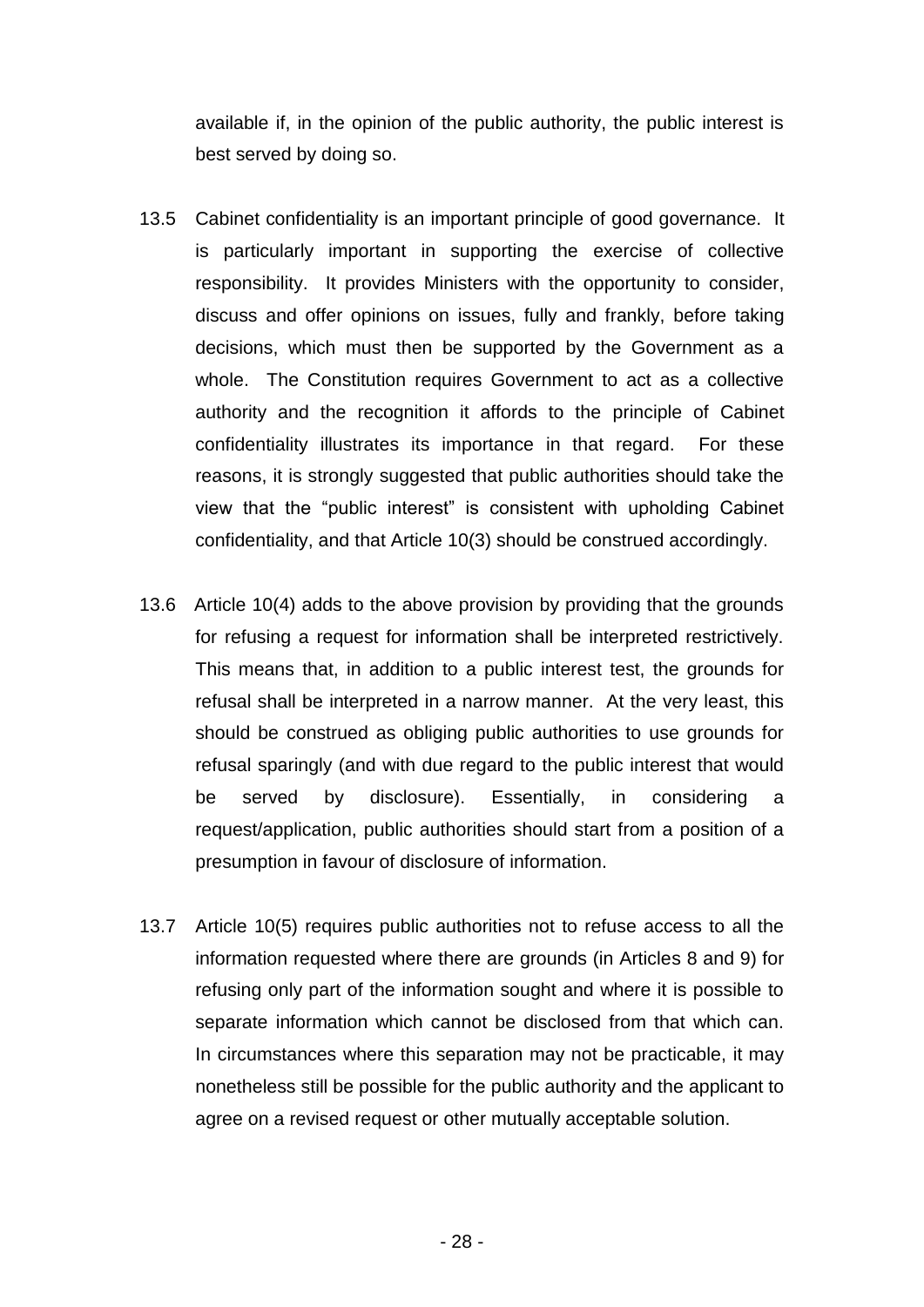- 13.8 Under Article 10(6), where a request for information is refused because the requested information is in the course of completion or in draft form, the public authority should provide details to the applicant of the public authority who is responsible for preparing the material and the estimated time needed for completion.
- 13.9 Article 10(7) provides that where no decision is conveyed to an applicant who requests information, the request will be deemed to be refused when the time limits in Article 7 expire. This is a technical provision that will allow provisions in relation to internal review and, subsequently, appeal to the Commissioner for Environmental Information, to have effect.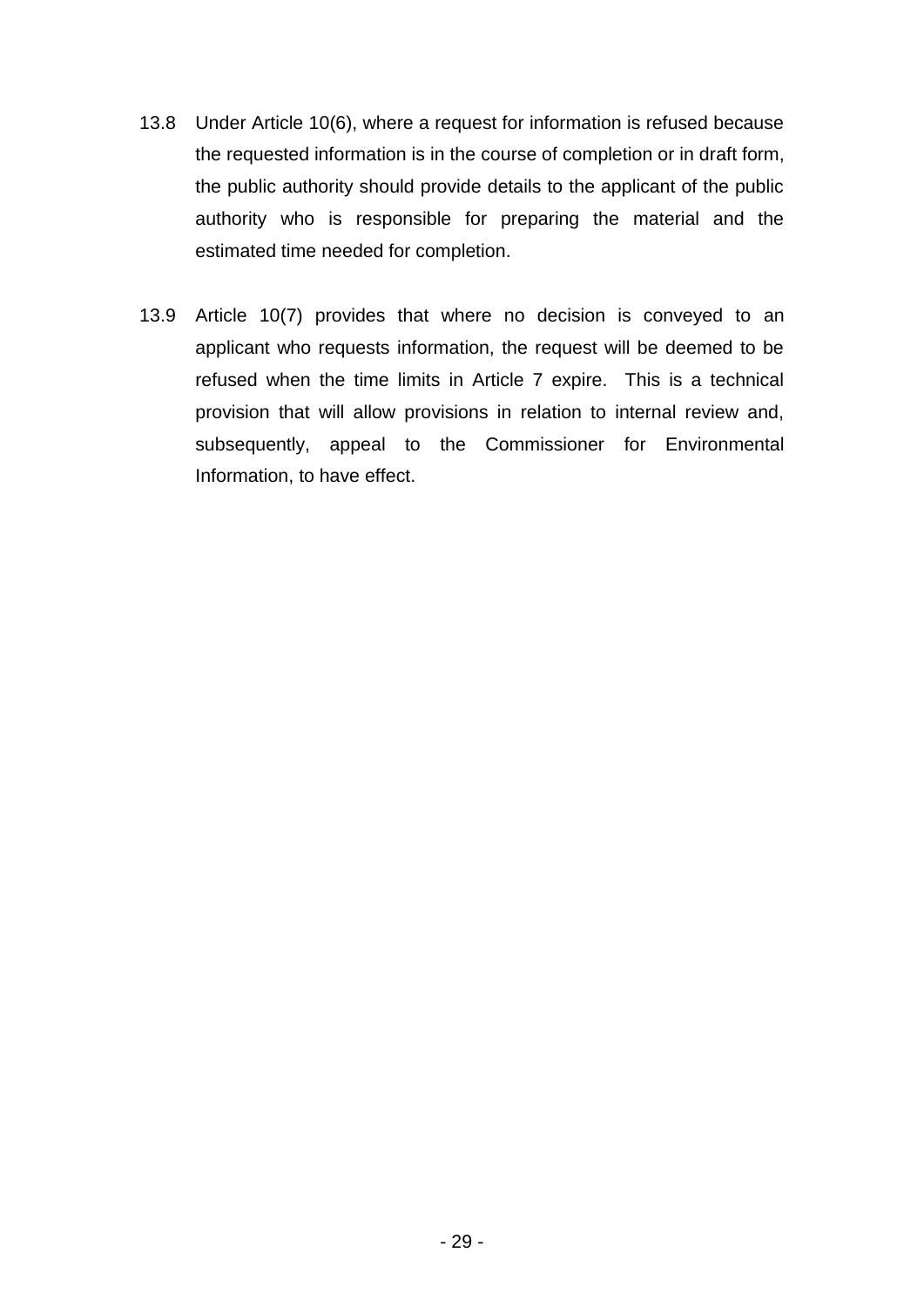#### <span id="page-29-0"></span>**14. Internal Review**

- 14.1 Article 11 of the Regulations establishes the right to internal review, and the procedure under which this right can be exercised. Public authorities must establish internal procedures to process such reviews by a person other than the original decision-maker. The following points outline the steps necessary for the applicant to request a review and for the public authority to consider it. The procedure is similar, in many ways, to the system of internal review which operates under the FoI Acts.
- 14.2 An applicant, who considers that their original request for environmental information was refused wholly or partially, or was otherwise not properly dealt with in accordance with the provisions of the Article 3, 4, or 5 of the Directive, may, not later than one month after they receive notification of that decision, request the public authority concerned to review the decision.
- 14.3 On receipt of a request for a review of a previous decision, the public authority should assign the role of reviewer in the case to an officer of at least the same grade as the original decision-maker, though not necessarily from within the same public authority. The reviewer is required to make a decision on the appeal and notify the applicant of that decision within one month of the date of receipt of the request.
- 14.4 The reviewer is required to affirm, vary or annul the original decision and the applicant must be informed in writing of the outcome of the review within one month. In the event that the reviewer annuls the original decision, the public authority will be required to release the information concerned. Where the original decision is affirmed or varied in a manner that results in some or all of the required information still not being released, the applicant must be informed of the reasons for the decision. Furthermore, they must also be advised of their right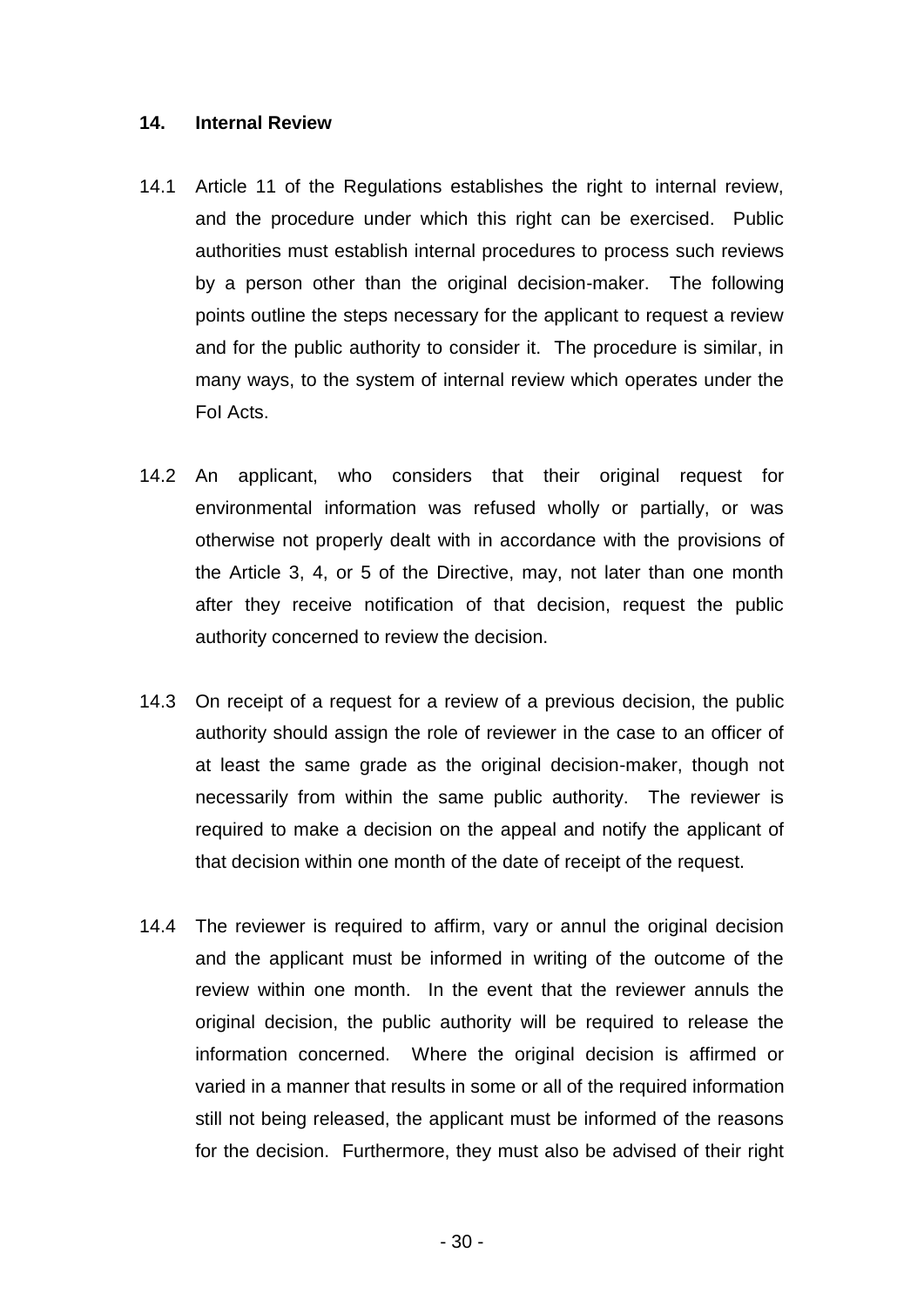of appeal to the Commissioner for Environmental Information and the time limits associated with such an appeal.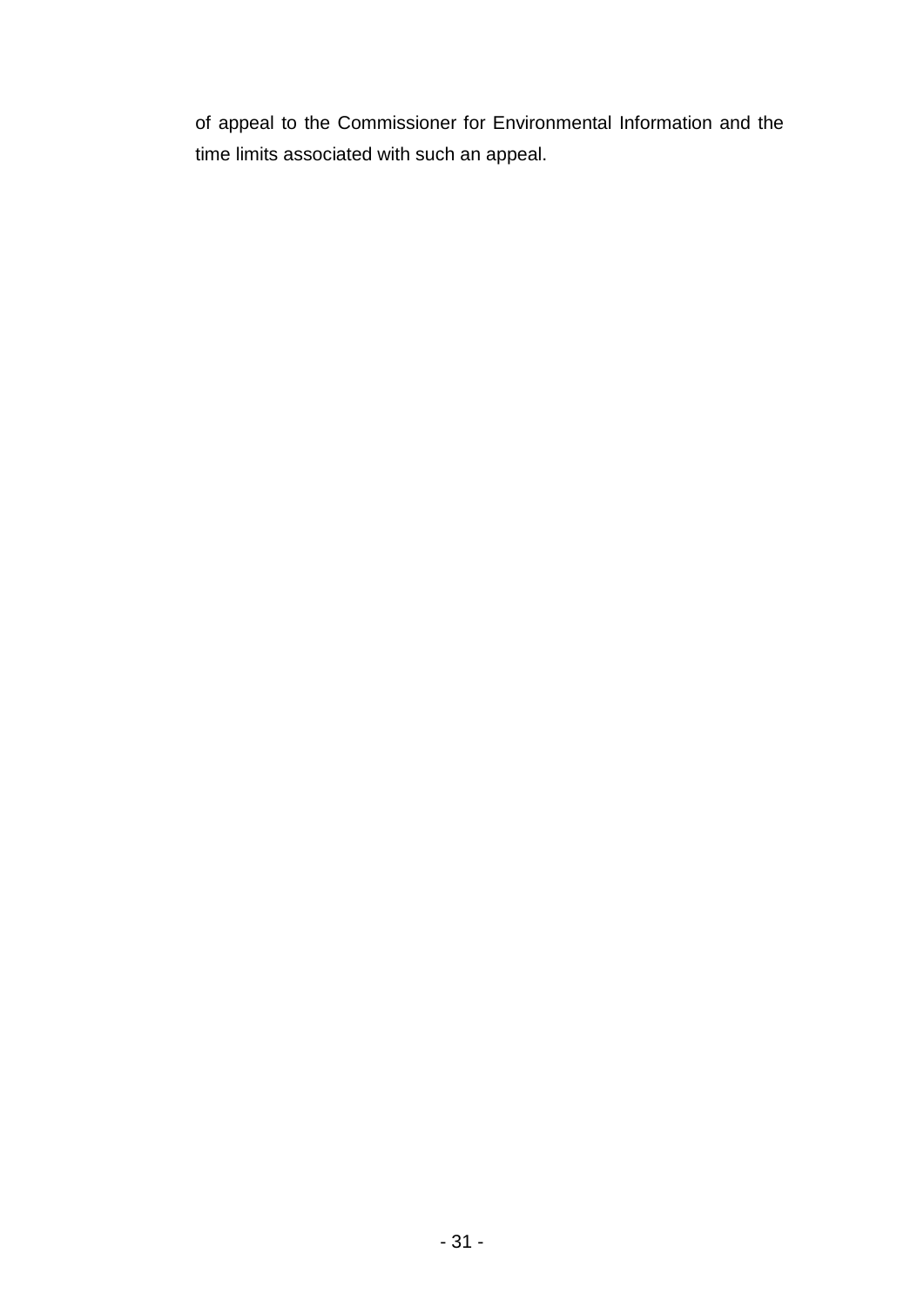#### <span id="page-31-0"></span>**15. Appeals**

- 15.1 To give effect to the requirement in the Directive to provide for an appeals mechanism, Article 12 of the AIE Regulations establishes the office of the Commissioner for Environmental Information, and assigns that role to the person holding the office of Information Commissioner (already established under the Freedom of Information Acts 1997 and 2003) at any given time. The appeal process and the functions and responsibilities of the Commissioner for Environmental Information are set out in Article 12.
- 15.2 Article 12(3) provides for a right of appeal to the Commissioner where, under the internal review provisions of Article 11, the original decision of a public authority has been affirmed in whole or in part. Article 11(5) is important in this context as it clarifies what will constitute a refusal of environmental information for the purposes of allowing an appeal to the Commissioner. This provision makes it explicit that appeals can be made where the organisation concerned contends that it is not a public authority for the purposes of the Regulations, where the request has been inadequately answered (e.g. ignored), and where the applicant considers that the fee to be charged is excessive.
- 15.3 Article 12(3) also makes provision for third parties (i.e. persons other than the applicant) incriminated by the decision of the public authority to appeal to the Commissioner for Environmental Information against the decision of the relevant public authority. Appeals to the Commissioner must, under sub-article (4), be made not later than one month after the internal review decision has been, or was required to be, notified to the applicant. The Commissioner may extend these time limits for a particular case where he/she believes it is reasonable to do so.
- 15.4 It should be noted that neither the Aarhus Convention itself, nor the Directive, deal explicitly with the question of the involvement of third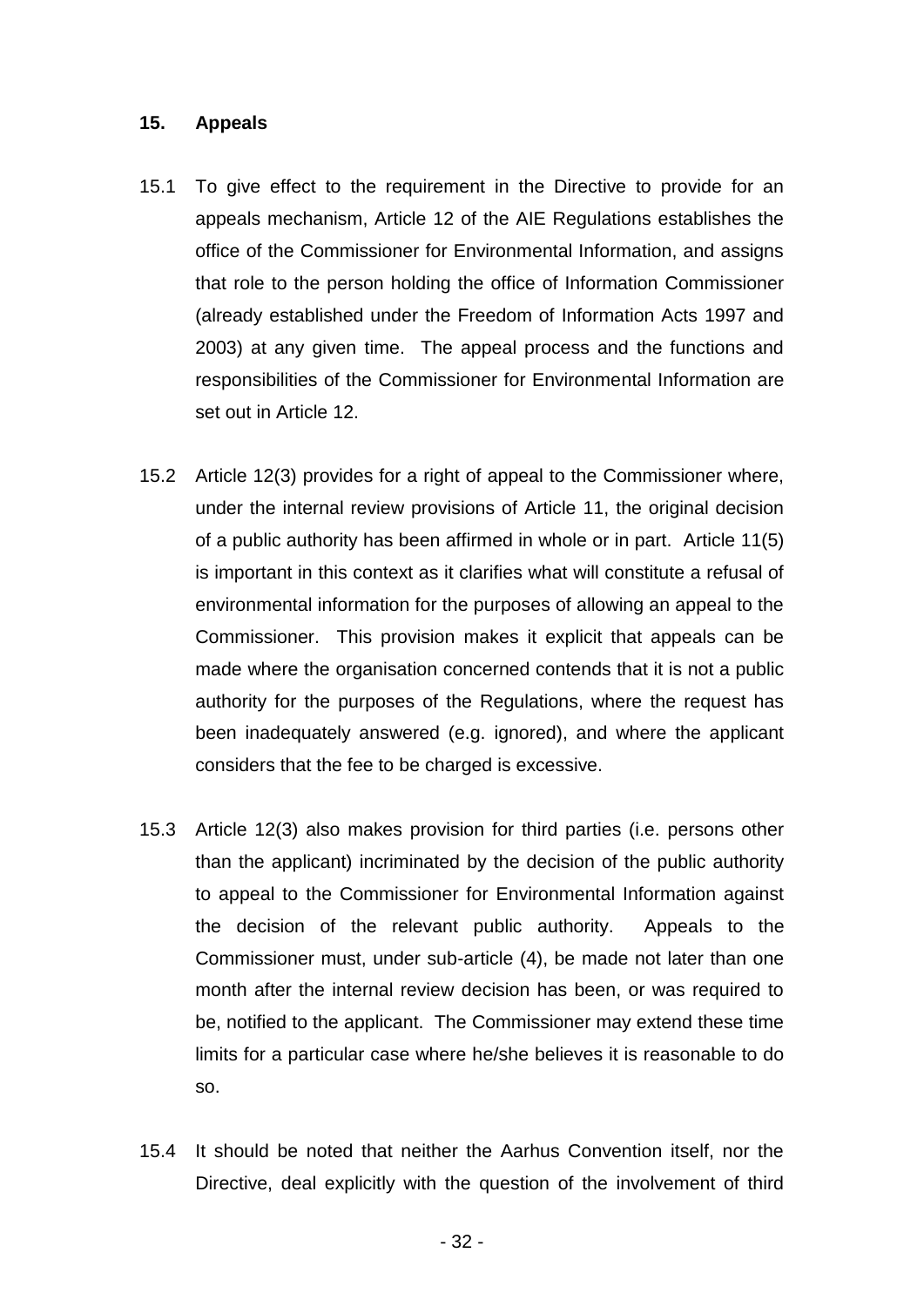parties whose rights may be affected by the grant of a request for environmental information at the time of original consideration of the relevant request by the public authority concerned. The Directive (Article 6.2) does however provide for the involvement of third parties at the independent review stage and the AIE Regulations have been drafted having regard to that provision.

 In considering the potential impact on third parties by the release of environmental information, public authorities should be mindful that, under the AIE Regulations, there are grounds for refusal to disclose information relating to the release of personal and commercially sensitive information.

- 15.5 The Commissioner, on receipt of an appeal, is required to review the case and either uphold, vary or annul the decision of the public authority. The Commissioner must explain the reasons for the decision reached and, in a case where the decision is being varied or annulled, will instruct the public authority to release the relevant information to the applicant. Public authorities are obliged to comply with decisions of the Commissioner within three weeks (Article 12(7)). In the event that a public authority fails to comply with a decision of the Commissioner, under Article 12(8), the Commissioner has the power to apply to the High Court for an order to compel the public authority to comply with the decision.
- 15.6 Under the appeal process, the Commissioner may utilise the following powers (similar powers apply in the FoI context) to assist in the determination of an appeal:
	- require the public authority to make available environmental information on the basis that it is relevant to a review or investigation,
	- require a public authority or the chief officer of a public authority to attend before the Commissioner,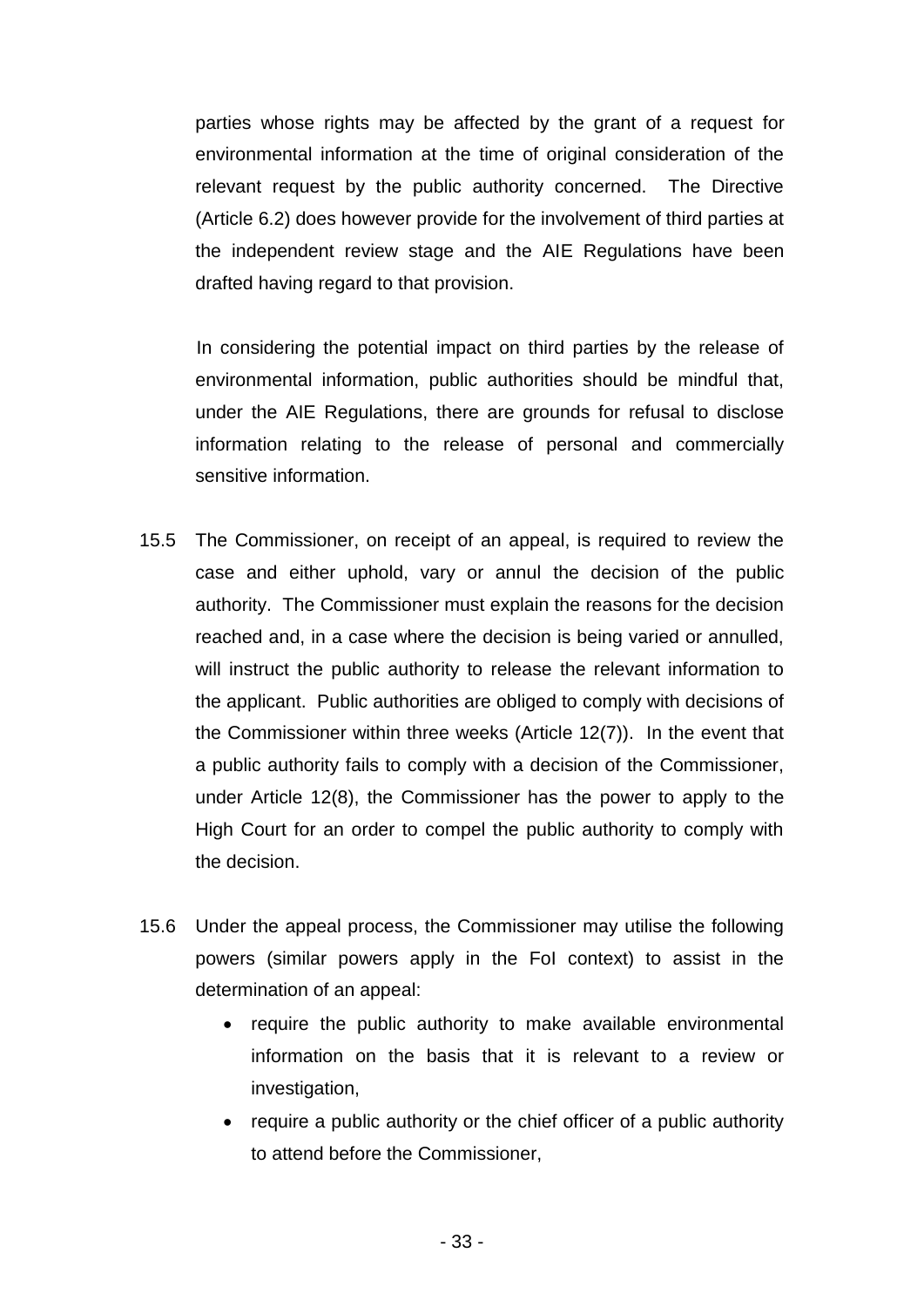- examine, remove and retain copies of environmental information, and
- enter any premises occupied by a public body for the purposes of the above.
- 15.7 Where, in the opinion of the Commissioner, a question of law arises, he/she is empowered to delay the making of a decision under an appeal and to refer the issue to the High Court (or, on appeal from that Court, to the Supreme Court) for a determination of the point of law concerned. In addition, any party to an appeal to the Commissioner, or any other person affected by the Commissioner's decision, can appeal to the High Court on a point of law arising from that decision. Such an appeal must be made not later than two months after the Commissioner's decision was notified to that person. With regard to the referral of questions of law to the High Court or Supreme Court by either the Commissioner, a party to an appeal to the Commissioner or any other person affected by the Commissioner's decision, the relevant court may order that some or all of the costs of the applicant or a third party be met by the public authority.
- 15.8 Contact details for the Commissioner for Environmental Information are as follows:

Office of the Commissioner for Environmental Information, 18 Lower Leeson Street, Dublin 2

Telephone: 01- 6395689 Email: [info@ocei.ie](mailto:info@ocei.ie)

Further contact details and information on the Commissioner's Office are contained on the OCEI website at [www.ocei.ie](http://www.ocei.ie/)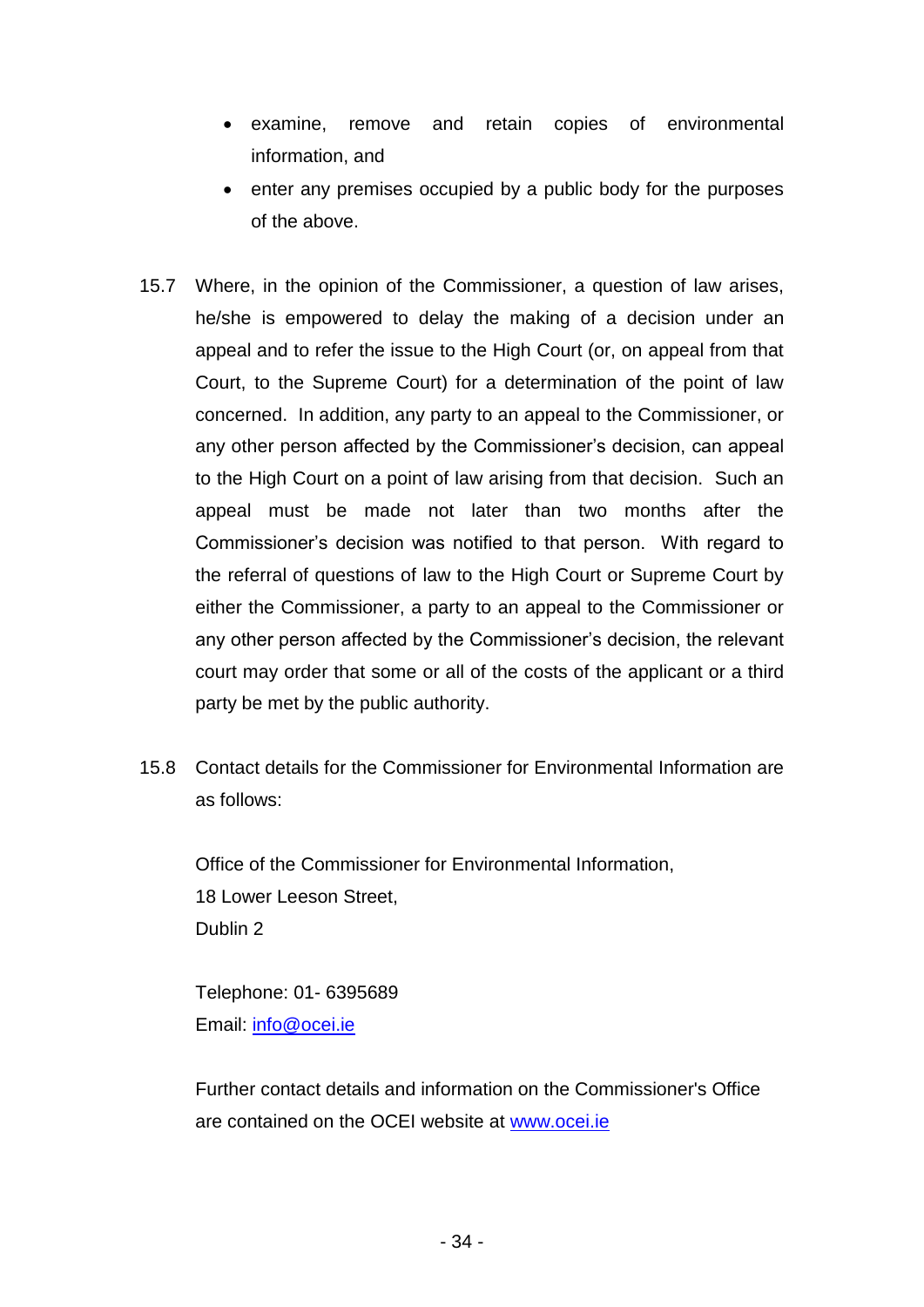#### <span id="page-34-0"></span>**16. Fees**

- 16.1 Article 15 of the Regulations provides that public authorities may make a charge for supplying information but also provides that such charge may not exceed an amount which is considered reasonable having regard to the actual cost of supplying the information requested. It should be noted that public authorities may not charge for the actual making of a request for environmental information, for access to registers or lists of environmental information or for the examination in situ of such information.
- 16.2 In general, public authorities should adopt a policy in favour of providing information without charge but are entitled to charge for the supply of information. It would be reasonable to take account of the extent of the information being requested and the overall resources necessary to supply the environmental information in determining any charge that is made.
- 16.3 Public authorities must make publicly available a list of fees, if any, charged for provision of environmental information and the method by which those fees were calculated. Applicants should be informed of any charges (and details thereof) for the provision of the information they have requested.
- 16.4 A "reasonable" charge may vary depending on the volume of information to be released but could, for example, include costs connected with compiling<sup>3</sup>, copying, printing and posting of the information. The charge may only relate to the supply of information, and charges should not be made for:
	- provision of general advice on the information that is available,

l  $3$  A charge for compiling information may apply in situations where "new records" must effectively be produced due to the need for substantial redactions in order to protect third party interests, for example.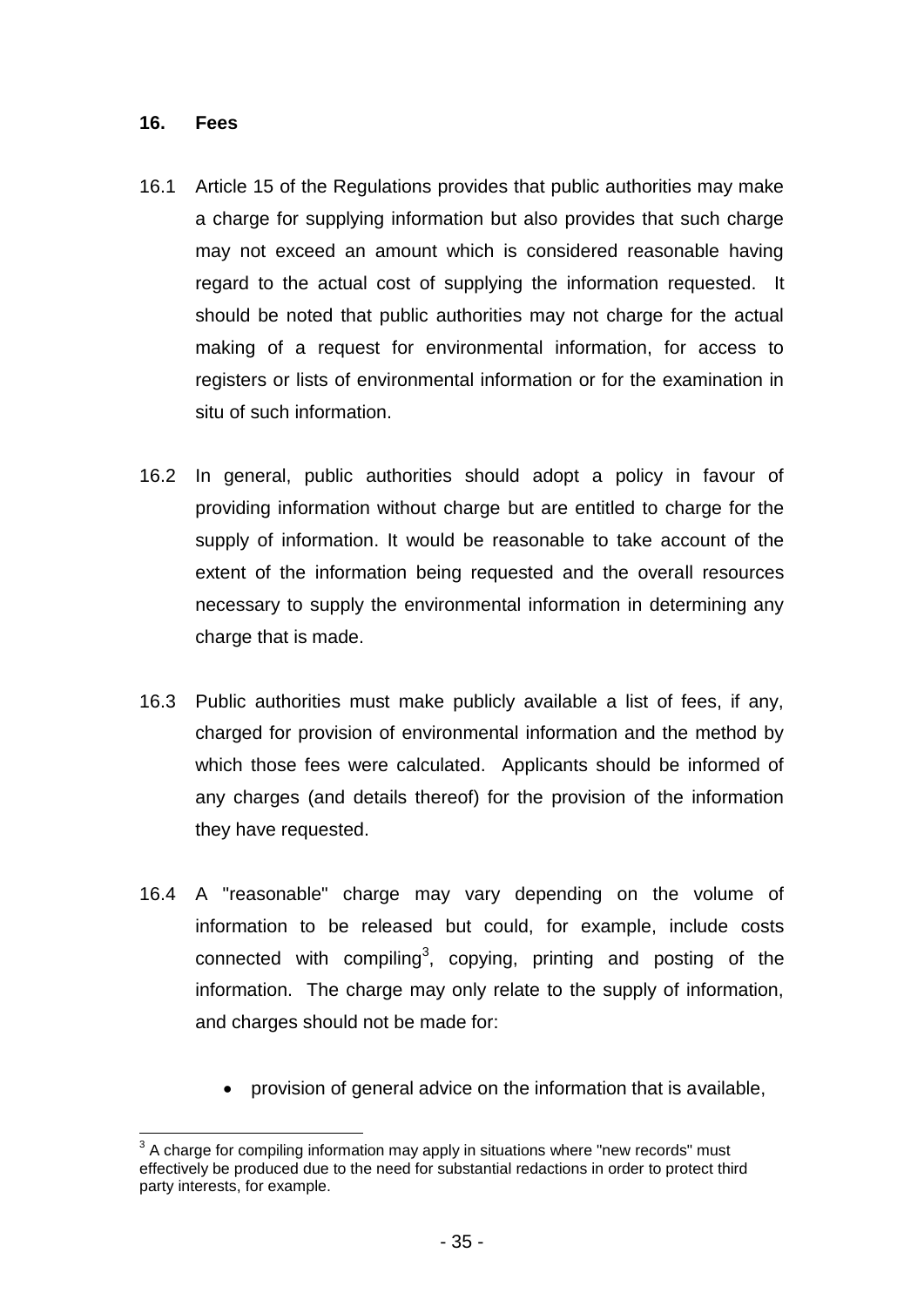- time expended on discussing a request,
- determination of what information is discoverable or
- search and retrieval costs for the information requested.
- 16.5 No fee may be charged for the internal review process.
- 16.6 The AIE Regulations provide that a fee of €150 must be charged for an appeal to the Commissioner for Environmental Information. However, provision is also made for a reduced appeal fee of €50 for medical card holders and their dependents and also for people, not party to the original request for access to information, who are appealing a decision to release information which they believe will affect them.
- 16.7 The Commissioner for Environmental Information may waive the €150 appeal fee in cases where the public authority has not responded to the request for environmental information within the specified time period.
- 16.8 Where the Commissioner for Environmental Information has received an appeal due to the non-response of a public authority within specified time limits, said appeal may be deemed to be withdrawn where the public authority makes the requested information available prior to the final decision of the Commissioner.